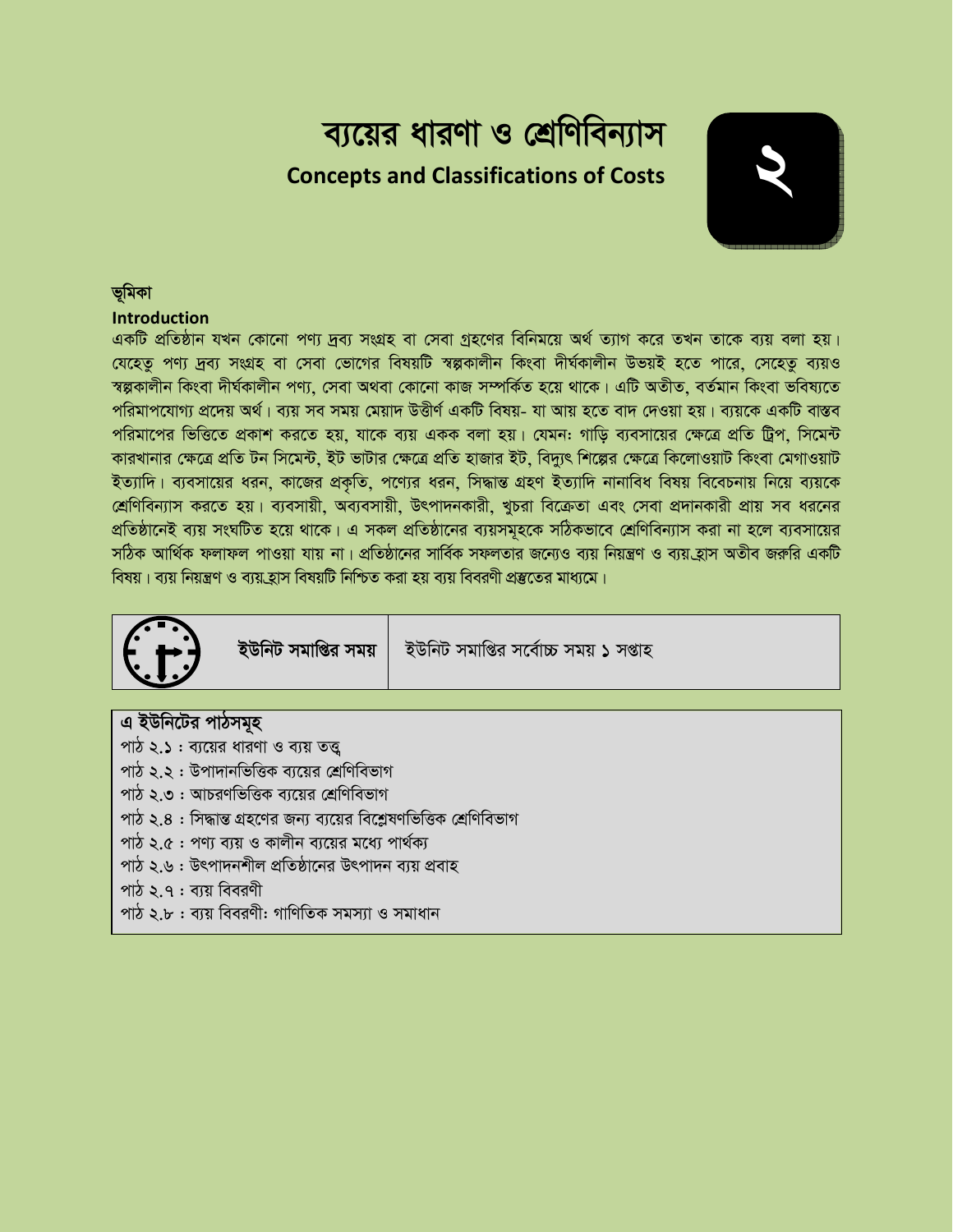

#### ব্যয়ের ধারণা ও ব্যয় তত্ত

**Cost Concept and Theory of Cost** 



উদ্দেশ্য

এ পাঠ শেষে আপনি-

- ব্যয় কী তা বলতে পারবেন।
- ব্যয় তত্ত্ব কী তা ব্যাখ্যা করতে পারবেন।

# ব্যয়ের ধারণা

# **Cost concept**

ব্যয়ের ধারণা থেকেই উৎপাদন ব্যয় হিসাববিজ্ঞান (Cost Accounting) শাস্ত্রের উৎপত্তি। পণ্য বা সেবা উৎপাদনের উদ্দেশ্যে নিয়োজিত উপাদানগুলো অর্জনের জন্য বর্তমানে প্রদত্ত বা ভবিষ্যতে প্রদেয় অর্থই হলো ব্যয় (Cost)। যেমন: কলকজা ও যন্ত্রপাতি, আসবাবপত্র, দালানকোঠা ইত্যাদি ক্রয়ের জন্য যে আর্থিক ত্যাগ তা হলো ব্যয়। আবার, উৎপাদনকারী প্রতিষ্ঠান নতুন কোনো পণ্য তৈরির জন্য উৎপাদনের উপাদান বাবদ যে অর্থ ত্যাগ করে, তাকেও ব্যয় বলা হয়। উদাহরণ হিসেবে বলা যায়, আসবাবপত্র উৎপাদনকারী একটি প্রতিষ্ঠান আসবাবপত্র উৎপাদনের জন্য প্রয়োজনীয় উপাদান যথা: কাঠ, বার্ণিশ, মজুরি, তারকাটা ইত্যাদিসহ আনুষঙ্গিক সকল উপাদানসমূহ সংগ্রহের জন্য যে অর্থ ত্যাগ করেন তা হলো ব্যয়। ব্যয় সংক্রান্ত কয়েকটি সংজ্ঞা নিম্নরূপ:

"A cost is the value of economic resources used as a result of purchasing or doing the thing costed." - W. M. Harper

"Cost is a measurement in monetary terms of the amount of resources used for some purposes." - R. N. Anthony

"Cost is a price paid for something." - Oxford Dictionary

উপরোক্ত আলোচনা ও সংজ্ঞার আলোকে আমরা বলতে পারি, ব্যয় হচ্ছে টাকায় পরিমাপযোগ্য এক ধরনের ত্যাগ, যা সংঘটিত হয়ে গেছে বা নির্দিষ্ট কোনো বম্ভ বা কার্যক্রমের প্রেক্ষিতে ভবিষ্যতে আরোপিত হবে। এটি প্রকৃত বা অনুমিত যেকোনো রূপেই হতে পারে।

## ব্যয় তত্ত

#### Theory of cost

দীর্ঘমেয়াদি সুবিধা লাভের জন্য বর্তমান ত্যাগকে আমরা ব্যয় বলে থাকি। ব্যয়ের এ সংজ্ঞা বিশ্লেষণ করে আমার এর কিছু বৈশিষ্ট্য দেখতে পাই। যথা:

- ১। ব্যয় কোনো ঘটনা, কাজ, পণ্য বা সেবাকে কেন্দ্র করে সৃষ্টি হয়।
- ২। ব্যয় টাকায় পরিমাপযোগ্য হয়ে থাকে।
- ৩। ব্যয় অতীত, বৰ্তমান বা ভবিষ্যতে প্ৰদেয় হতে পাৱে।
- ৪। এটি প্রকৃত কিংবা অনুমান নির্ভর হয়ে থাকে।
- ৫। ব্যয়ের বিপরীতে দীর্ঘমেয়াদি সুধিধা পাওয়া যায়।

উপরোক্ত বৈশিষ্ট্যের আলোকে, তত্তুগত দিক থেকে আমরা ব্যয়ের তিনটি রূপ দেখতে পাই যথা: খরচ, ক্ষতি এবং সম্পত্তি যা নিম্নে চিত্রসহ আলোচনা করা হলো :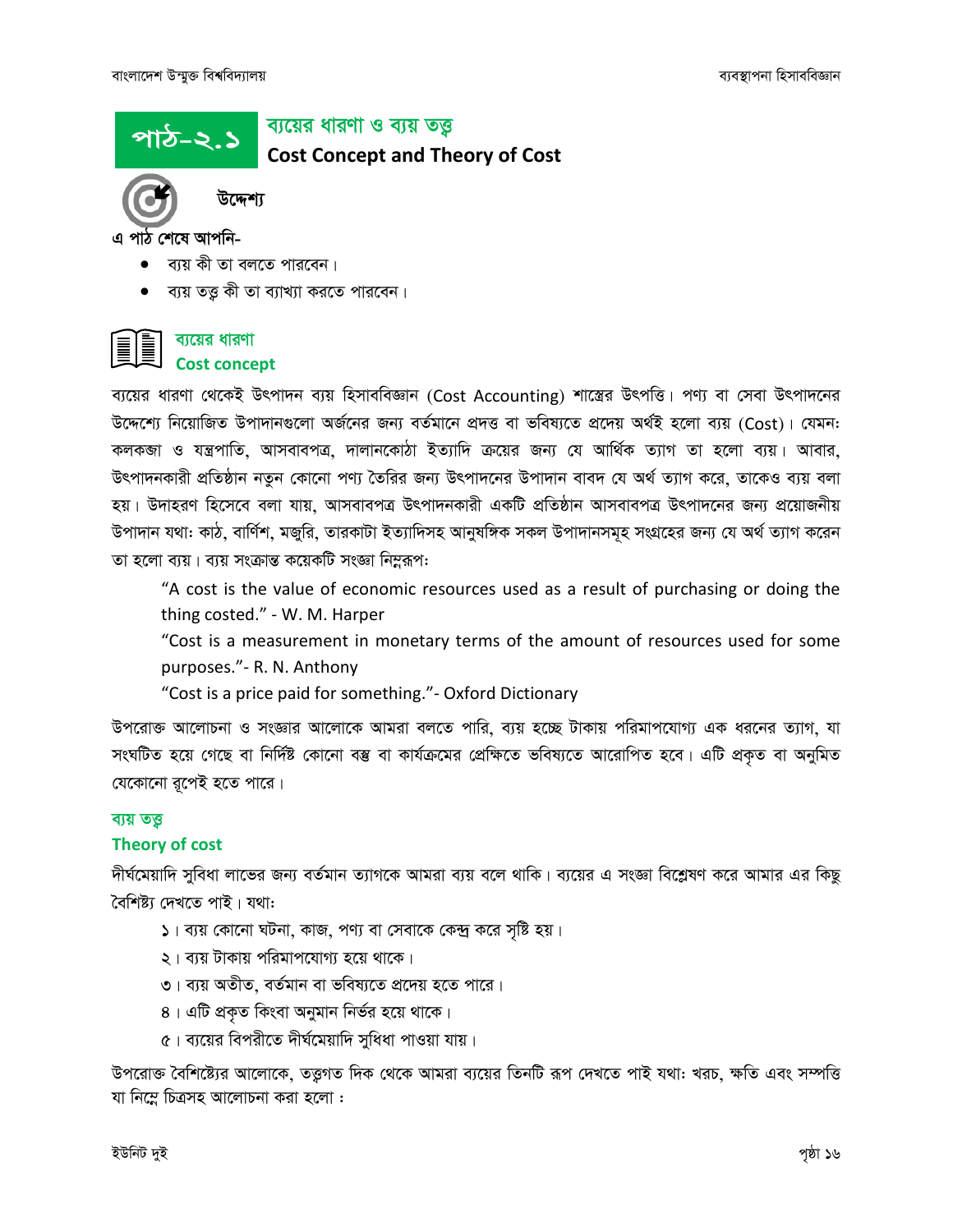

ক) খরচ (Expense) : ব্যয়ের যে অংশ হতে সুবিধা ভোগ করা হয়েছে বা যে অংশ ব্যবহার করে মুনাফা অর্জিত হয়েছে তাকে খরচ বলে। Hendriksen এর মতে, "Consumption of goods and services with a view to earning revenue is called expenses." ব্যয়ের এ জাতীয় অংশকে রাজস্ব ত্যাগও বলা হয়। যেমন: মজুরি, ভাড়া, বেতন, বিক্রয় খরচ, প্রশাসনিক খরচ, সুদ খরচ, আয়কর ইত্যাদি। উল্লেখ্য যে, সাধারণতঃ ব্যয় ও খরচের মধ্যে তেমন কোনো পার্থক্য লক্ষ্য করা যায়না, তবে ব্যবসায়ের ধরন, কাজের প্রকৃতি, পণ্যের ধরন, সিদ্ধান্ত গ্রহণ ইত্যাদি ক্ষেত্রে এদের মধ্যে পার্থক্য পরিলক্ষিত হয়।

খ) ক্ষতি (Loss) : যেকোনো আৰ্থিক ত্যাগ যা হতে স্বল্পকালীন কিংবা দীৰ্ঘকালীন কোনো আৰ্থিক সুবিধা পাওয়া যায়না তাকে ক্ষতি বা লোকসান বলে। যেমন: ৫০০ টাকার পণ্য আগুনে বিনিষ্ট হয়ে গেলো, কাম্য উৎপাদন ৫০০ এককের স্থলে ৪৯৮ একক উৎপাদিত হলো, ৫০০ টাকা দিয়ে পণ্য কিনে ৪৯০ টাকায় বিক্রয় করা হলো, বেকার সময়ের জন্য কর্মচারীদেরকে বেতন দেওয়া হলো ৫০০ টাকা ইত্যাদি। Dipak Kumar Biswas এর মতে, "Any kind of financial sacrifice without benefit is called loss."

গ) সম্পত্তি (Assets) : ব্যয়ের যে অংশের সুবিধা এখনো পাওয়া যায়নি বা ভোগ করা হয়নি বা ব্যবহৃত হয়নি বা সময় অতিক্ৰান্ত হয়নি তাকে সম্পত্তি বলা হয়। যেমন: অব্যবহৃত আসবাবপত্ৰ, দালানকোঠা, অগ্ৰিম বিমা সেলামি ৮০০ টাকা, প্রাথমিক খরচাবলি ৫০.০০০ টাকা, বিলম্বিত বিজ্ঞাপন ৬.০০০ টাকা ইত্যাদি ব্যয়কে সম্পদ হিসেবে গণ্য করা হয়। Oxford Dictionary এর ভাষায় "Assets means a useful and desirable thing or quality: Organizational ability, or items of ownership convertible into cash; total resources of a person or business, as cash, notes and accounts receivable, securities, inventories, goodwill, fixtures, machinery, or real estate."

### সারসংক্ষেপ:

পণ্য দ্রব্য সংগ্রহ বা সেবা ভোগের জন্য স্বল্পকালীন কিংবা দীর্ঘকালীন আর্থিক ত্যাগকে ব্যয় বলা হয়। এ ব্যয়কে আমরা তিনটি রূপে দেথতে পাই। যথা: ক) খরচ (Expense) খ) ক্ষতি (Loss) এবং গ) সম্পত্তি (Assets) । ব্যয়ের যে অংশ হতে সুবিধা ভোগ করা হয়েছে বা যে অংশ ব্যবহার করে মুনাফা অর্জিত হয়েছে তাকে খরচ বলে। যেকোনো আর্থিক ত্যাগ যা হতে কোনো আৰ্থিক সুবিধা পাওয়া যায়না তাকে ক্ষতি বা লোকসান বলে। ব্যয়ের যে অংশের সুবিধা এখনো পাওয়া যায়নি বা ভোগ করা হয়নি বা ব্যবহৃত হয়নি বা সময় অতিক্রান্ত হয়নি তাকে সম্পত্তি বলা হয়।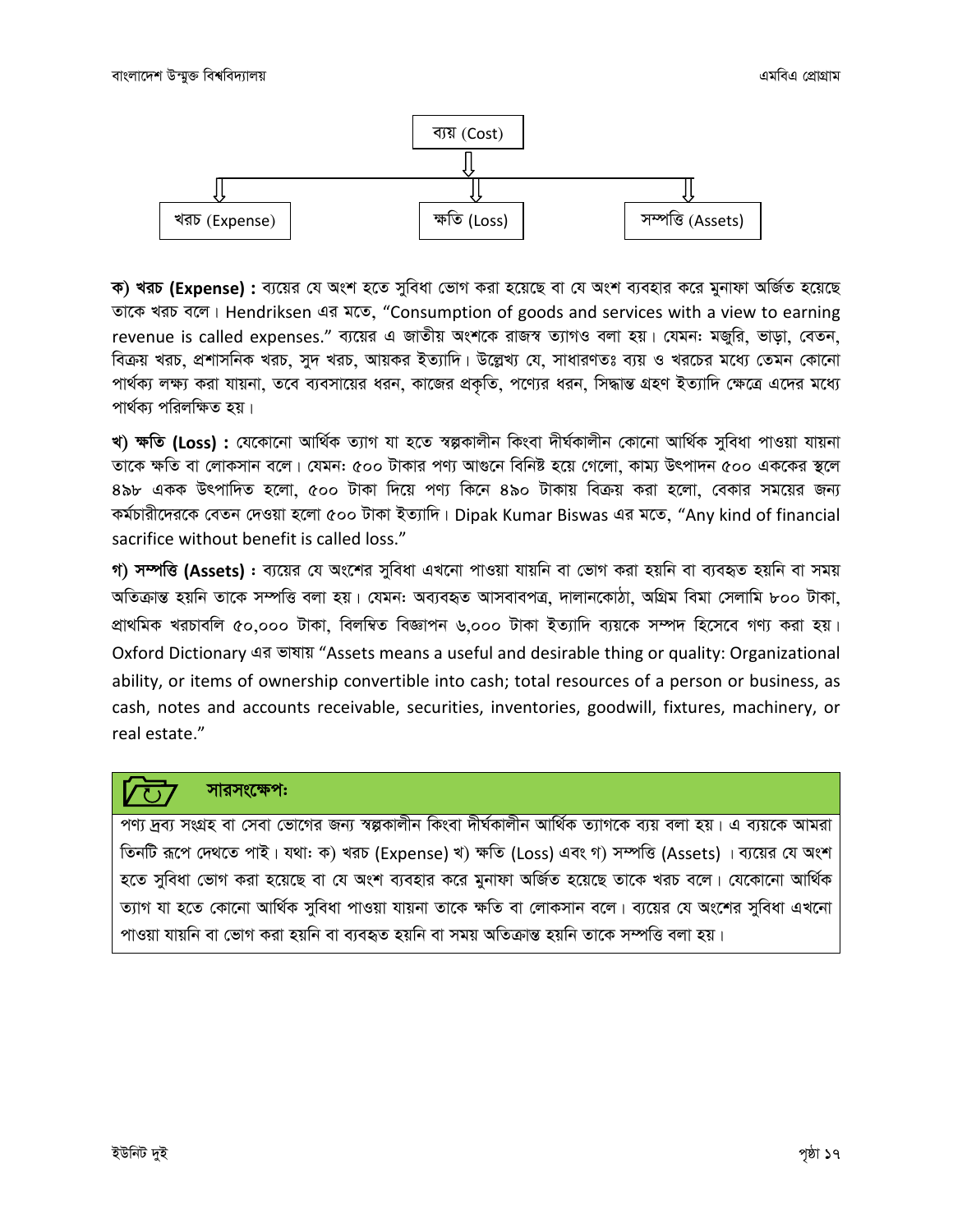

# উপাদানভিত্তিক ব্যয়ের শ্রেণিবিভাগ

**Element-Wise Cost Classification** 



উদ্দেশ্য

এ পাঠ শেষে আপনি-

- উৎপাদনের উপাদানগুলো কী তা বলতে পারবেন।
- পণ্য উৎপাদনের সাথে কী কী ব্যয় জড়িত তা ব্যাখ্যা করতে পারবেন।

# উপাদানভিত্তিক ব্যয়ের শ্রেণিবিভাগ **Element- wise cost classification**

ব্যয় নির্ণয়, নিয়ন্ত্রণ, হ্রাস, বিশ্লেষণ ও সিদ্ধান্ত গ্রহণের উদ্দেশ্যে, ব্যয়ের নিজস্ব কিছু সাধারণ বৈশিষ্ট্যের ভিত্তিতে গুচ্ছ অনুযায়ী সাজানোকে ব্যয়ের শ্রেণিবিভাগ বলে। ব্যবসায়ী, অব্যবসায়ী, উৎপাদনকারী, খুচরা বিক্রেতা এবং সেবা প্রদানকারী প্রায় সব ধরনের প্রতিষ্ঠানেই ব্যয় সংঘটিত হয়ে থাকে। ব্যবস্থাপনীয় হিসাববিজ্ঞানে প্রতিষ্ঠানভেদে ব্যয় বিভিন্ন রকমের হয়ে থাকে। প্রতিষ্ঠানের ব্যয়সমূহকে সঠিকভাবে শ্রেণিবিন্যাস করা না হলে ব্যবসায়ের সঠিক আর্থিক ফলাফল পাওয়া যায়না। এ পাঠে আমরা ব্যয়ের উপাদানভিত্তিক শ্রেণিবিন্যাস নিয়ে আলোচনা করব। পণ্য উৎপাদনের সাথে জড়িত ব্যয়গুলোর স্বাভাবিক শ্রেণিকে উপাদানভিত্তিক শ্রেণীবিন্যাস বলা হয়। সাধারণত উৎপাদনের উপাদান তিনটি যথা: ১। কাঁচামাল ২। শ্রম বা মজুরি ৩। অন্যান্য খরচ (উপরিখরচ)। এ তিনটি উপাদানের আলোকে ব্যয়ের প্রকারভেদ নিমুরূপ :



ব্যয়কে আবার নিম্নোক্তভাবেও শ্রেণিবিন্যাস করা যায়:

- 1. Prime Cost = Direct Material + Direct Labour + Direct Cost
- 2. Overhead = Indirect Material + Indirect Labour + Indirect Cost
- 3. Total cost = Prime cost + Overhead + Commercial expenses
- $\vert$  ১। কাঁচামাল ব্যয় (Raw material cost) : কোনো পণ্য বা সেবা তৈরিকে বা উপযোগ সৃষ্টিকে উৎপাদন বলে। উৎপাদন প্রক্রিয়ায় যে সকল উপাদান প্রয়োজন হয় তার মধ্যে অন্যতম হলো কাঁচামাল। কাঁচামাল ব্যতীত কোনো পণ্য উৎপাদন সম্ভব হয়না। উৎপাদন প্রক্রিয়ার মাধ্যমে কাঁচামালের প্রাথমিক অবস্থা হতে এর গঠন, রং, আকার, আকৃতি ইত্যাদির রূপান্তর ঘটিয়ে চূড়ান্ত পণ্যের উপযোগ সৃষ্টি করা হয়। যেমন: আসবাবপত্র তৈরিতে কাঠ; দালানকোঠা নির্মাণে ইট. রড. সিমেন্ট. পাথর; বিস্কুট তৈরিতে আটা, ময়দা, চিনি ইত্যাদি হলো কাঁচামাল। কাঁচামালের খরচকে কাঁচামাল ব্যয় বলে। কাঁচামাল দু রকমের হতে পারে:

(ক) প্ৰত্যক্ষ কাঁচামাল ব্যয় (Direct material cost) : যে কাঁচামাল উৎপাদিত পণ্যের প্ৰধান ও অবিচ্ছেদ্য অংশ তাকে প্রত্যক্ষ কাঁচামাল বলা হয়। অর্থাৎ উৎপাদিত পণ্যের একক হতে যে কাঁচামালকে পৃথকভাবে নির্দিষ্ট করা যায় অথবা উৎপাদিত পণ্যের এককের মধ্য হতে যে কাঁচামালকে পৃথকভাবে সনাক্ত বা চিহ্নিত করা যায়, তাকে প্রত্যক্ষ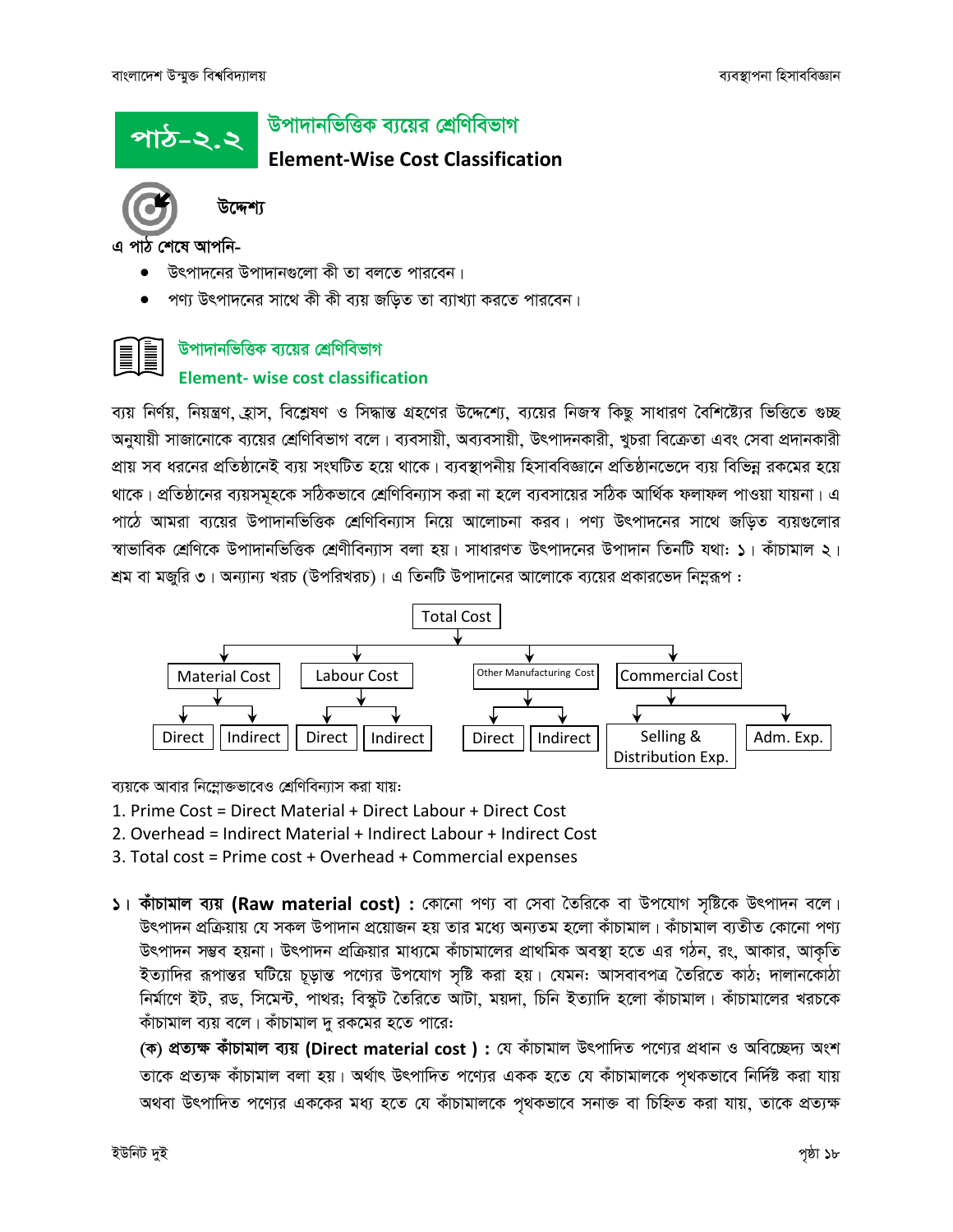কাঁচামাল বলে। যেমন: জামা তৈরির জন্য কাপড়, সুতা উৎপাদনের জন্য তুলা, আসবাবপত্র তৈরির জন্য কাঠ ইত্যাদি হলো প্ৰত্যক্ষ কাঁচামাল। প্ৰত্যক্ষ কাঁচামাল বাবদ প্ৰদত্ত খরচকে প্ৰত্যক্ষ কাঁচামাল ব্যয় বলে।

(খ) পরোক্ষ কাঁচামাল ব্যয় (Indirect raw material cost) : যে কাঁচামাল উৎপাদনে ব্যবহৃত হয় কিন্তু পণ্য এককের সাথে এর অস্তিত্ব খুঁজে পাওয়া কষ্টকর, অর্থাৎ চূড়ান্ত দ্রব্যের অংশরূপে চিহ্নিত করা যায় না, তাকে পরোক্ষ কাঁচামাল বলে। যেমন: পোশাক তৈরি কারখানায় সুতা, বোতাম; আসবাবপত্র তৈরিতে পেরেক, বার্নিশ, শিরিষ কাগজ. স্ক্র; গাড়ি চালানোর ক্ষেত্রে গ্রিজ, মবিল ইত্যাদি পরোক্ষ কাঁচামাল। এ বাবদ খরচকে পরোক্ষ কাঁচামাল খরচ বলে।

২। শ্রম বা মজুরি ব্যয় (Labour cost) : উৎপাদন প্রক্রিয়ায় কাঁচামালের পর মজুরি অত্যন্ত গুরুতুপূর্ণ উপাদান। উৎপাদন প্রক্রিয়ার সাথে জড়িত শ্রমিক ও অন্যান্য কর্মচারীদের পারিশ্রমিক ও বেতনকে শ্রম বা মজুরি ব্যয় বলে। এ ব্যয় দুপ্রকারের হতে পারে। যেমন:

(ক) প্রত্যক্ষ শ্রম ব্যয় (Direct labour cost) : প্রত্যক্ষ কাঁচামালকে চূড়ান্ত দ্রব্যে রূপান্তর করার কাজে নিয়োজিত শ্রমিকদের পারিশ্রমিক ও বেতনকে প্রত্যক্ষ শ্রম ব্যয় বলে। অর্থাৎ উৎপাদনের সাথে সরাসরিভাবে জড়িত শ্রমিকের বেতনই হলো প্ৰত্যক্ষ শ্ৰম ব্যয়। যেমন: পাটকলে শ্ৰমিকের পারিশ্ৰমিক, বস্ত্রশিল্পে তাঁতীর পারিশ্রমিক, মেশিন চালকের পারিশ্রমিক, বাস-ট্রাকের ড্রাইভারের বেতন ইত্যাদি হলো প্রত্যক্ষ শ্রম ব্যয়। Wheldon **এর মতে "**Direct wages are incurred in altering the construction, composition, confirmation or conditioned of the product."

(খ) পরোক্ষ শ্রম ব্যয় (Indirect labour cost) : যারা উৎপাদনে সরাসরি শ্রম দেয়না অর্থাৎ যে সকল শ্রমিক কর্মচারী উৎপাদনের সহিত সরাসরি জড়িত নয়, কিন্তু উৎপাদনের কাজে সহায়তা করে থাকে তাদেরকে প্রদত্ত মজুরিকে পরোক্ষ শ্রম ব্যয় বলে। যেমন: ঝাড়দার, দারোয়ান, কারখানার সুপারভাইজার, বিভাগীয় প্রধান, বিদ্যুৎ মিস্ত্রি ও ব্যবস্থাপকের বেতন ইত্যাদি পরোক্ষ শ্রম ব্যয় হিসেবে গণ্য করা হয়।

**৩। অন্যান্য ব্যয় (Other cost) :** পণ্য তৈরিতে ব্যয়ের একটি বিরাট অংশ অন্যান্য ব্যয়। এ ব্যয়গুলোকে দুভাগে ভাগ  $\sigma$ রা যায়। যেমন:

(ক) প্ৰত্যক্ষ ব্যয় (Direct cost) : প্ৰত্যক্ষ কাঁচামাল ও প্ৰত্যক্ষ শ্ৰম ব্যতীত অন্যান্য যে সকল ব্যয় সরাসরি উৎপাদন এককের সাথে জড়িত থাকে তাদেরকে প্রত্যক্ষ ব্যয় বলে। যেমন: কোনো পণ্য উৎপাদনের জন্য বিশেষ ধরনের যন্ত্রপাতির ভাড়া, বিশেষ ধরনের ডিজাইন, নকশা, অবচয়, মেরামত ও রক্ষণাবেক্ষণ খরচ, কারখানায় ব্যবহৃত বিদ্যুৎ, <u>পানি ও গ্যাস ইত্যাদি।</u>

(খ) পরোক্ষ ব্যয়/ খরচ/ উপরিব্যয় (Indirect cost/ Expenses/ Overhead) : প্রত্যক্ষ কাঁচামাল, প্রত্যক্ষ শ্রম ও প্রত্যক্ষ খরচ ব্যতীত অন্যান্য সকল খরচকে পরোক্ষ ব্যয় বা উপরিব্যয় বলে। এ ধরনের ব্যয় সরাসরি পণ্য এককের সাথে ধার্য করা না হলেও পরবর্তিতে পণ্যের ওপর হার মতো বণ্টন করা হয়। যেমন: কারখানার ভাড়া, যন্ত্রপাতির অবচয়, বিদ্যুৎ খরচ, পরোক্ষ কাঁচামাল, পরোক্ষ শ্রম, ভ্যানের সরবরাহ খরচ, গাড়ির গ্যাস খরচ ইত্যাদি। এ সমস্ত উপরিব্যয়কে তিনভাগে ভাগ করা যায়। যথা: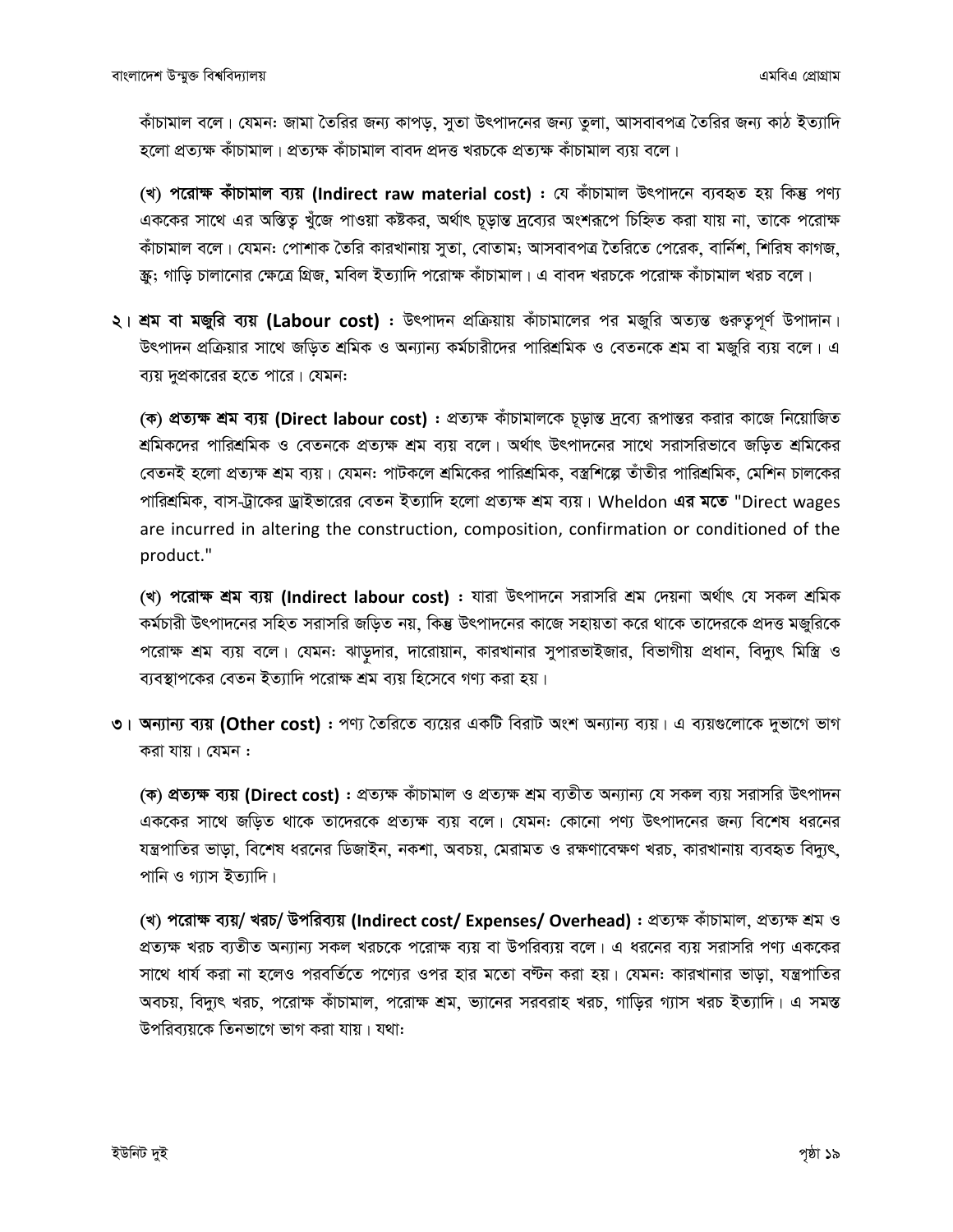ক) কারখানা উপরিব্যয় (Factory overhead) : কোনো উৎপাদনকারী প্রতিষ্ঠানের কারখানার পণ্য উৎপাদন সংক্রান্ত সকল পরোক্ষ ব্যয়কে কারখানা উপরিব্যয় বলে। যেমন: Indirect materials; Indirect labour; Other lndirect factory expenses.

খ) প্রশাসনিক উপরিব্যয় (Administrative overhead) : প্রশাসনিক ব্যয় বলতে প্রতিষ্ঠানের পরিচালনা ও ব্যবস্থাপনা সংক্রান্ত সকল প্রকারের পরোক্ষ ব্যয়কেই বুঝায়। যেমন: Office salary; Rent, Rates and taxes; Director's fee.

গ) বিক্রয় ও বিতরণ উপরিব্যয় (Selling & distribution overhead) : কোনো প্রতিষ্ঠানের উৎপাদিত পণ্য বিক্রয় ও বণ্টন করার জন্য যে অর্থ ব্যয় করা হয় তাকে বিক্রয় ও বন্টন ব্যয় বলে। পণ্য বিক্রয়ের জন্য ফরমায়েশ সংগ্রহ করা, নতুন বাজার দখল, বিনামূল্যে পণ্য বিতরণ, বিজ্ঞাপন প্রদান, পুরাতন বাজার ধরে রাখা সংক্রান্ত ব্যয়কেই বিক্রয় ব্যয় বলে। যেমন: Advertising; Showroom expenses; Carriage outwards; Bad debts; Market research expenses.

#### সারসংক্ষেপ:  $\zeta$

উৎপাদনের উপাদান তিনটি যথা: ১। কাঁচামাল ২। শ্রম বা মজুরি ৩। অন্যান্য খরচ (উপরিখরচ)। এ তিনটি উপাদানের সাথে সংশ্লিষ্ট সকল ধরণের খরচকে স্ব স্ব বৈশিষ্ট্য অনুযায়ী গুচ্ছভিত্তিক শ্রেণিবিন্যাস করাই হলো ব্যয়ের উপাদানভিত্তিক শ্ৰেণিবিভাগ।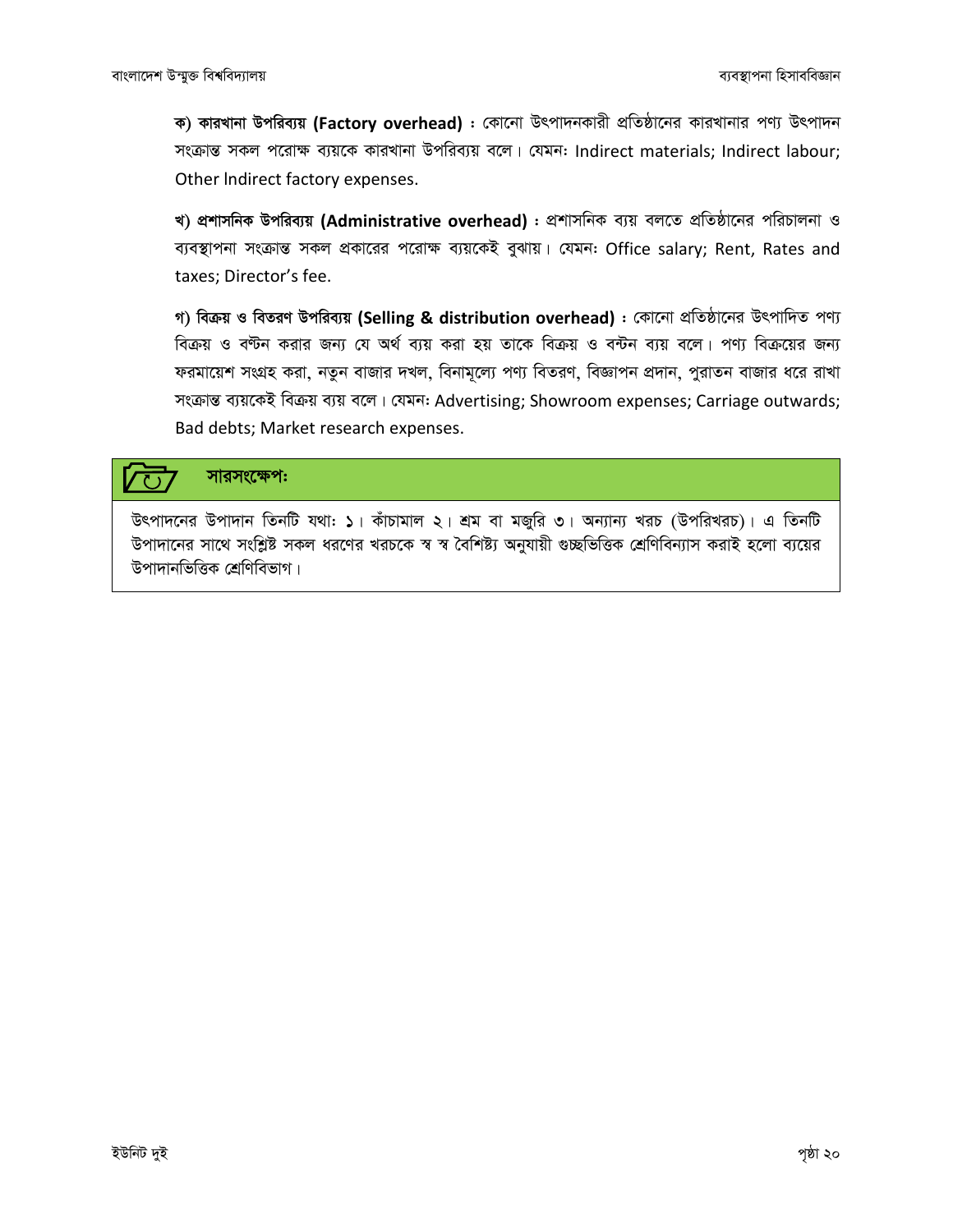

# আচরণভিত্তিক ব্যয়ের শ্রেণিবিভাগ

Behaviour-wise Classification

উদ্দেশ্য

এ পাঠ শেষে আপনি-

- ব্যয়ের আচরণ বলতে কী বুঝায় তা বলতে পারবেন।
- ব্যয়ের আচরণভিত্তিক শ্রেণিবিভাগ ব্যাখ্যা করতে পারবেন।

#### আচরণভিত্তিক ব্যয়ের শ্রেণিবিভাগ **II** Behaviour-wise classification

হিসাবশাস্ত্রবিদগণ প্রতিষ্ঠানের ব্যয়গুলোর আচরণ অনুযায়ী পূর্ব থেকে অনুমান করে বাজেট নির্ধারণ করে থাকেন। আচরণগত বৈশিষ্ট্যের কারণে কিছু কিছু ব্যয় একটি নির্দিষ্ট উৎপাদন সীমা পর্যন্ত কিংবা নির্দিষ্ট সময় পর্যন্ত স্থির থাকে। আবার কিছু কিছু ব্যয় উৎপাদনের হ্রাস-বৃদ্ধির সাথে সাথে ওঠানামা করে। বিশেষ কিছু ব্যয় রয়েছে যাদের একটি নির্দিষ্ট অংশ স্থির, বাকি অংশটুকু পরিবর্তনশীল। উৎপাদন পরিমাণের পরিবর্তনের সাথে সাথে উৎপাদন ব্যয়ের আচরণেরও বিভিন্নতা দেখা যায়। এ আচরণের বিভিন্নতার ভিত্তিতে উৎপাদন ব্যয়কে নিম্নে বর্ণিত ভাগে ভাগ করা যায়:

 $|p|$  পরিবর্তনশীল ব্যয় (Variable cost) : যে সকল ব্যয় উৎপাদনের পরিমাণের পরিবর্তনের সাথে সাথে প্রত্যক্ষভাবে এবং সমানুপাতিক হারে পরিবর্তিত হয় তাদেরকে পরিবর্তনশীল ব্যয় বলে। Chartered Institute of Management Accountants (CIMA), London এর মতে, Variable cost is a cost which in aggregate trends to vary in direct proportion to change in the volume of output or sales. মোট কথা হলো, পরিবর্তনশীল ব্যয় এমন একটি ব্যয়, যার মোট পরিমাণ কার্যমাত্রার পরিবর্তনের সাথে সাথে সরাসরি আনুপাতিক হারে হ্রাস-বৃদ্ধি হয়। উৎপাদনের হ্রাস-বৃদ্ধির ফলে এ ব্যয়ের পরিবর্তন ঘটলেও একক প্রতি পরিবর্তনশীল ব্যয় স্থির বা অপরিবর্তিত থাকে। উদাহরণস্বরূপ বলা যায় এক একক দ্রব্য উৎপাদন করতে যদি ৫ কেজি কাঁচামাল লাগে তবে **১**০ একক দ্ৰব্য উৎপাদন করতে ৫০ কেজি কাঁচামাল লাগবে। এখানে একক প্ৰতি কাঁচামাল ব্যয় একই থাকবে। পরিবর্তনশীল ব্যয়ের ধারণাটি নিম্লোক্ত চিত্রের সাহায্যে দেখানো হলো:



 $2$ । স্থায়ী ব্যয় (Fixed cost) : যে ব্যয় কোনো নির্দিষ্ট কার্যস্তর পর্যন্ত উৎপাদনের পরিমাণ পরিবর্তনের সাথে পরিবর্তিত হয় না তাকে স্থায়ী ব্যয় বলে। গ্যারিসন ও নরেন-এর ভাষায়, স্থায়ী ব্যয় হলো এমন একটি ব্যয় যা একটি প্রাসঙ্গিক সীমার মধ্যে উৎপাদনের পরিমাণ পরিবর্তিত হলেও মোট পরিমাণ স্থির থাকে। (A fixed cost is a cost that remains constant, in fixed, regardless of changes in the level of activity within the relevant range).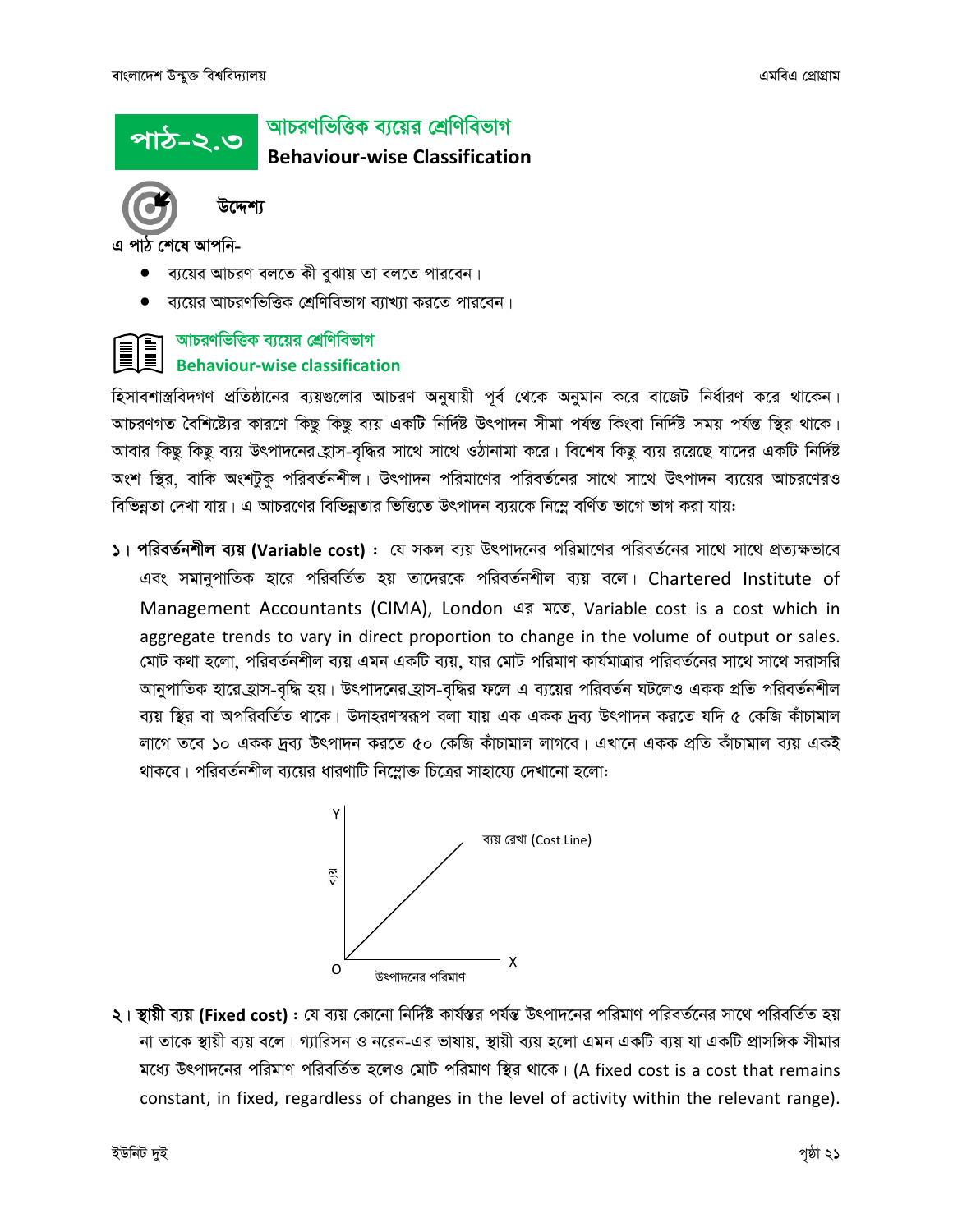Chartered Institute of Management Accountants (CIMA), London - এর মতে "উৎপাদনের পরিমাণে হ্রাস-বৃদ্ধি হবার ফলেও যে সকল ব্যয় স্থিতিশীল থাকে তাকে স্থায়ী ব্যয় বলে"। স্থায়ী ব্যয়ের অধিকাংশই সময়ের সাথে পরিবর্তিত হয়। যেমন: যন্ত্রপাতির অবচয়, উৎপাদন তদারককারী ও ব্যবস্থাপকের বেতন ইত্যাদি। উল্লেখ্য যে. উৎপাদন বদ্ধিতে একক প্রতি স্থায়ী ব্যয় হ্রাস পায় এবং উৎপাদনের পরিমাণ হ্রাসে একক প্রতি স্থায়ী ব্যয় বৃদ্ধি পায়, কেননা উৎপাদন বৃদ্ধি পাওয়ার ফলে উৎপাদন ক্ষমতার পূর্ণ ব্যবহার হয় আবার উৎপাদন হ্রাস পেলে উৎপাদন ক্ষমতা অলস পড়ে থাকে। স্থায়ী ব্যয়ের ধারণাটি নিম্নোক্ত চিত্রের সাহায্যে দেখানো হলো:



৩। **মিশ্র ব্যয় (Mixed Cost)** : যে ব্যয়ের আংশিক স্থির, আংশিক পরিবর্তনশীল তাকে মিশ্র ব্যয় বলে। অর্থাৎ খরচের একটি নির্দিষ্ট লেভেলের পরবর্তীতে ব্যবহারের ওপর মিশ্র ব্যয় ধার্য করা হয়। যেমন: বিদ্যুৎ খরচ, টেলিফোন কল খরচ ইত্যাদি। বিদ্যুৎ এবং টেলিফোন ব্যবহার না করা হলেও এর একটি নির্দিষ্ট ব্যয় নির্বাহ করতে হয়, যা স্থির। নির্দিষ্ট লেভেলের পরবর্তীতে ব্যবহারের ওপর যা ধার্য করা হয় তা পরিবর্তনশীল। মিশ্র ব্যয়ে স্থায়ী ও পরিবর্তনশীল ব্যয়ের বৈশিষ্ট্য বিদ্যমান থাকে। মিশ্র ব্যয়ের ধারণাটি নিম্লোক্ত চিত্রের সাহায্যে দেখানো হলো:



মিশ্র ব্যয়কে দুভাগে ভাগ করা যায়- যা নিমুরূপ :

(ক) আংশিক পরিবর্তনশীল ব্যয় (Semi variable Cost) : আংশিক পরিবর্তনশীল ব্যয় মূলত একটি পরিবর্তনশীল ব্যয়। কিন্তু এ ব্যয় উৎপাদনের পরিমাণ পরিবর্তনের সাথে সমানুপাতিক হারে পরিবর্তিত হয় না। যন্ত্রপাতির রক্ষণাবেক্ষণ ও মেরামত খরচকে আংশিক পরিবর্তনশীল ব্যয়ের উদাহরণ হিসেবে ধরা যায়। যদি কখনো এমন চুক্তি হয় যে, প্রতিমাসে যন্ত্রপাতি রক্ষণাবেক্ষণের জন্য ১,০০০ টাকা এবং প্রতি ঘণ্টা মেরামতের জন্য ১০ টাকা হিসেবে পরিশোধ করতে হবে, তবে এটা আংশিক পরিবর্তনশীল ব্যয় হবে। উৎপাদন ব্যয় হ্রাস বৃদ্ধির সাথে সাথে এ ধরনের ব্যয় সামান্য পরিমাণে হ্রাস বৃদ্ধি পায়।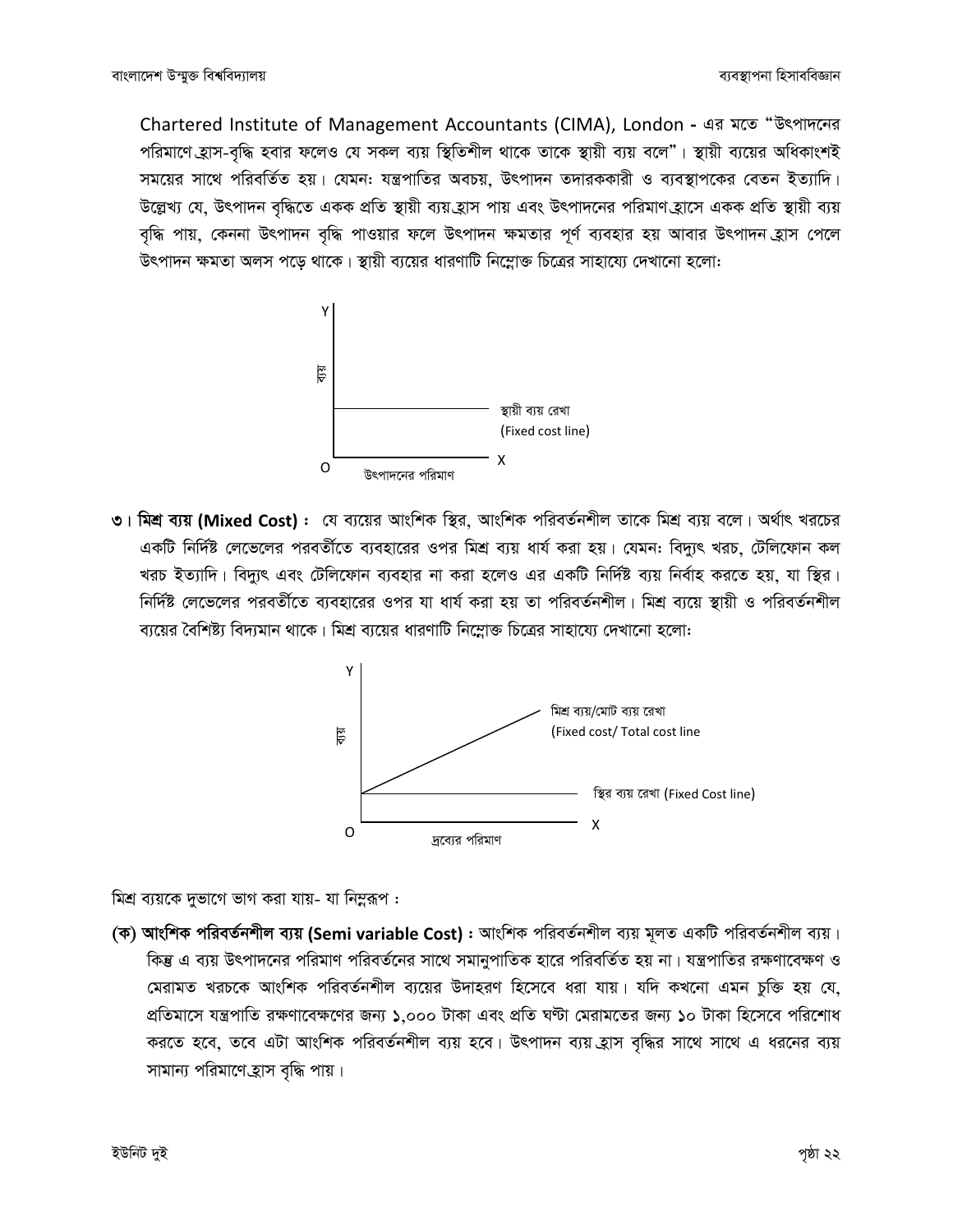(খ) আংশিক স্থায়ী ব্যয় (Semi fixed cost) : আংশিক স্থায়ী ব্যয় উৎপাদনের পরিমাণ বৃদ্ধির সাথে সাথে বৃদ্ধি পায় না। তবে এটি উৎপাদন পরিমাণের একটি পরিসরে স্থায়ী থাকে এবং পরিসর অতিক্রমের সাথে সাথে এ ব্যয় হঠাৎ করে বৃদ্ধি পেয়ে আরেকটি পরিসর পর্যন্ত স্থায়ী থাকে। যেমন: ৫০ জন শিক্ষার্থীর জন্য ৫,০০০ টাকা ভাড়া মূল্যের একটি শ্রেণি কক্ষ প্রয়োজন। কিন্তু ৫০ জনের সীমা অতিক্রম করলেই আরো একটি কক্ষের প্রয়োজন হবে। যার ফলে স্থায়ী খরচ প্রায় দ্বিগুণ হয়ে যাবে। এ ব্যয়ের লেখচিত্র তৈরি করলে চিত্রটি একটি সিডির আকার ধারণ করে তাই একে সিঁড়ি ব্যয় বা ধাপ ব্যয় বলে।

# সারসংক্ষেপ:

যে সকল ব্যয় উৎপাদনের মাত্রা পরিবর্তনের সাথে সাথে প্রত্যক্ষভাবে এবং সমানুপাতিক হারে পরিবর্তিত হয় তাদেরকে প্রকৃত পরিবর্তনশীল ব্যয় বলে। কিন্তু উৎপাদনের পরিমাণ পরিবর্তনের সাথে সমানুপাতিক হারে পরিবর্তিত হয় না এমন ব্যয়কে আংশিক পরিবর্তনশীল ব্যয় বলে। অপরপক্ষে, যে সকল ব্যয় কোনো নির্দিষ্ট কার্যস্তর পর্যন্ত উৎপাদনের পরিমাণ পরিবর্তনের সাথে পরিবর্তিত হয় না তাকে প্রকৃত স্থায়ী ব্যয় বলে। কার্যস্তর সীমা পরিবর্তন হলে যেসব স্থায়ী ব্যয়ের পরিবর্তন হয় তাকে আংশিক স্থির ব্যয় বলে। আবার, যে ব্যয়ের আংশিক স্থির, আংশিক পরিবর্তনশীল তাকে মিশ্র ব্যয় বলে।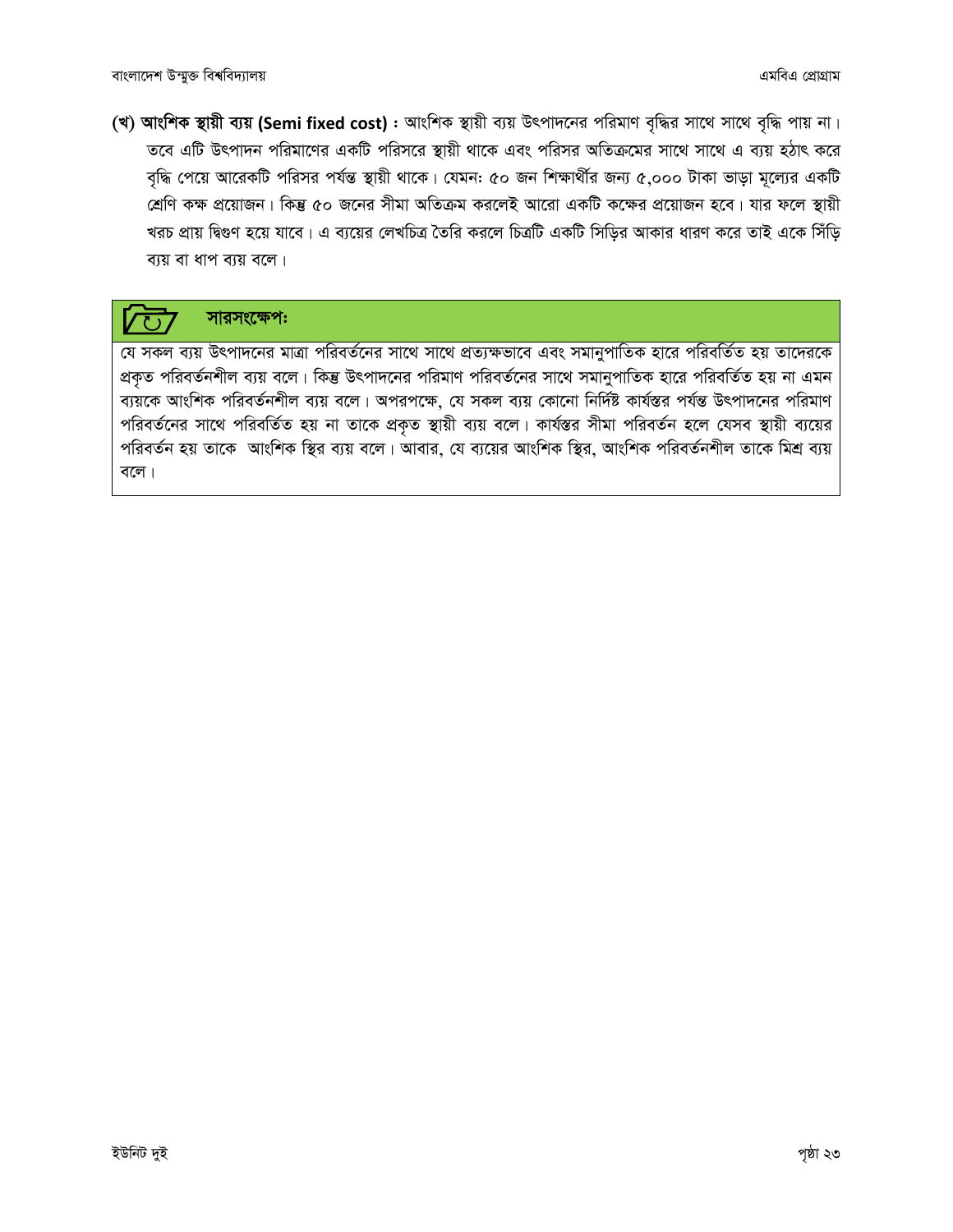পাঠ–২.৪

# সিদ্ধান্ত গ্রহণের জন্য ব্যয়ের বিশ্লেষণভিত্তিক শ্রেণিবিভাগ





উদ্দেশ্য

এ পাঠ শেষে আপনি-

প্রতিষ্ঠানের ব্যবস্থাপকীয় সিদ্ধান্ত গ্রহণের সময় কোনো কোনো ব্যয়গুলোকে বিবেচনায় আনতে হয় সে সম্পর্কে জ্ঞান লাভ করতে পারবেন।



ব্যবস্থাপনা হিসাববিজ্ঞানকে সিদ্ধান্ত গ্রহণের হাতিয়ার বলা হয়। ব্যবসায়ের ব্যবস্থাপকীয় সিদ্ধান্ত গ্রহণের জন্য প্রতিষ্ঠানের যাবতীয় ব্যয়ের বিশ্লেষণধর্মী শ্রেণিবিন্যাস খুবই প্রয়োজন। নিম্নে সিদ্ধান্ত গ্রহণের নিমিত্তে ব্যয়ের বিশ্লেষণধর্মী উল্লেখযোগ্য কয়েকটি শ্রেণিবিন্যাস আলোচনা করা হলো:

- ১। সুযোগ ব্যয় (Opportunity cost) : বিকল্প নির্বাচনের ক্ষেত্রে যে সুযোগ সুবিধা ত্যাগ স্বীকার করতে হয় তাকে সুযোগ ব্যয় বলে। ব্যবস্থাপকের হাতে যখন একাধিক বিকল্প থাকে তখন তিনি একটি বিকল্প গ্রহণ করে অন্যান্য বিকল্পগুলোকে বাতিল করেন। যেই বিকল্পটি তিনি গ্রহণ করেন সেই গৃহীত বিকল্পের একটি সুযোগ ব্যয়ের সৃষ্টি হবে। বাতিল করা বিকল্পের সর্বাধিক মূল্যটিই গৃহীত বিকল্পের সুযোগ ব্যয়। মনে করি, কোনো একটি বস্ত্র প্রতিষ্ঠান যদি সুতা বিক্রয় করে তবে সে দশ লক্ষ টাকা মুনাফা করতে পারে। কিন্তু প্রতিষ্ঠানটি যদি সুতা বিক্রয় না করে কাপড় তৈরির সিদ্ধান্ত গ্রহণ করেন, তাহলে কাপড় তৈরির সুযোগ ব্যয় হবে দশ লক্ষ টাকা। সুযোগ ব্যয় যেহেতু নগদ খরচ নয়, সেহেতু এটাকে হিসাবে লিপিবদ্ধ করার প্রশ্নও ওঠে না। বিকল্প মূল্যায়নের জন্য সুযোগ ব্যয়ের বিশ্লেষণ খুবই প্রয়োজন। সুযোগ ব্যয় কখনো রাজস্ব হিসাবে আবার কখনো লাভ হিসাবে প্রকাশ করা হয়। সহজ কথায় বলা যায়, বৰ্জিত বিকল্পের মূল্যই গৃহীত বিকল্পের সুযোগ ব্যয়। Chartered Institute of Management Accountants (CIMA), London এর ভাষায়, "Opportunity cost as the value of benefit sacrificed in favour of an alternative course of action". Garrision & Noreen - এর ভাষায়, "Opportunity cost is the potential benefit that is given up when one alternative is selected over another".
- ২। পার্থক্যমূলক ব্যয় (Differential cost) : দুইটি বিকল্পের মোট ব্যয়ের তুলনামূলক ব্যবধানকেই হিসাবশাস্ত্রে পার্থক্যমূলক ব্যয় বলে। কার্যস্তরের পরিবর্তনের ফলে মোট ব্যয়ের যে পরিবর্তন দেখা দেয় তাকেও পার্থক্যমূলক ব্যয় বলে। সংক্ষিপ্তভাবে আমরা বলতে পারি, দুটি বিকল্পের মোট ব্যয়ের পার্থক্যকে পার্থক্যমূলক ব্যয় বলা হয়। Hermanson - এর ভাষায়, পার্থক্যমূলক ব্যয় হলো দুটি বিকল্পের প্রাসঙ্গিক ব্যয়ের পার্থক্যের পরিমাণ। পাৰ্থক্যমূলক ব্যয় বৰ্ধিত বা হ্ৰাসকৃত উভয়ই হতে পাৱে। পাৰ্থক্যমূলক ব্যয় যদি বৰ্ধিত হয় তবে তাকে বৰ্ধিত পাৰ্থক্যমূলক ব্যয় (Incremental differential cost) বলে। আবার, পাৰ্থক্যমূলক ব্যয় যদি হ্রাস পায় তবে তাকে হ্রাসকৃত পার্থক্যমূলক ব্যয় (Decremental differential cost) বলে। পার্থক্যমূলক ব্যয় পরিবর্তনশীল ও স্থায়ী উভয়ই হতে পারে।
- ৩। ডুবন্ত ব্যয় বা নিমজ্জিত ব্যয় (Sunk Cost) : যে ব্যয় অতীতে সংঘটিত হয়েছে এবং উদ্ধারযোগ্য নয় তাকে ডুবন্ত বা নিমজ্জিত ব্যয় বলে। অর্থাৎ অতীতে ব্যয় করা হয়েছে এমন ব্যয়কে ডুবন্ত বা নিমজ্জিত ব্যয় বলে। Gerrison & Noreen এর ভাষায়, নিমজ্জিত ব্যয় হলো এমন একটি ব্যয় যা পর্বেই ব্যয়িত হয়েছে এবং যা বর্তমান অথবা ভবিষ্যতের কোনো সিদ্ধান্ত দ্বারা পরিবর্তন সম্ভব নয়। যেমন: একটি যন্ত্রপাতি ১.৫০.০০০ টাকায় ক্রয় করা হয়েছিল যার residual value হলো ৩০,০০০ টাকা, ডুবন্ত ব্যয় বা চলতি ব্যয় হবে (১,৫০,০০০ - ৩০,০০০) =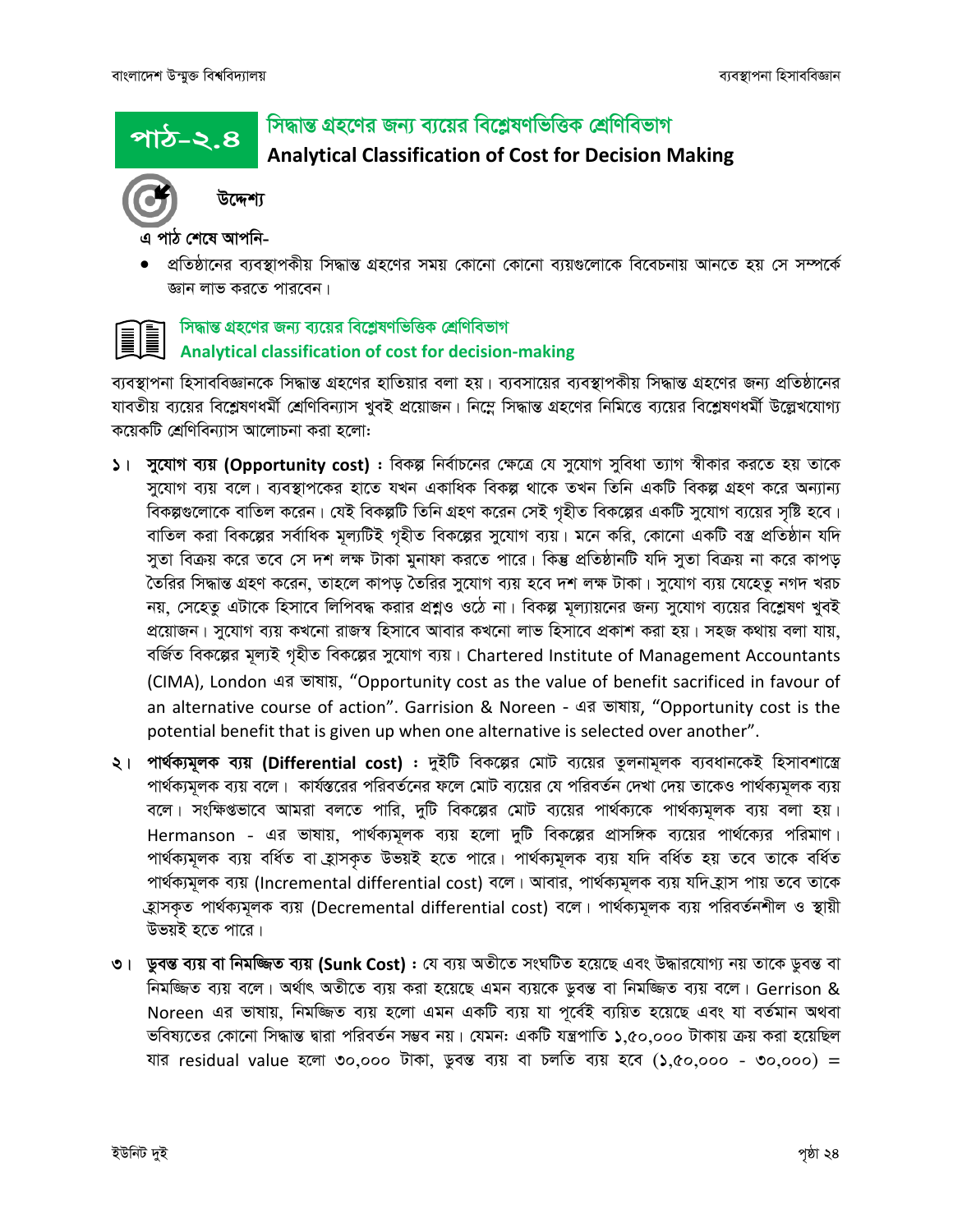১,২০,০০০ টাকা। সিদ্ধান্ত গ্রহণকালে এ ব্যয়কে অপ্রাসঙ্গিক হিসাবে গণ্য করা হয়। তবে ডুবন্ত বা নিমজ্জিত ব্যয়ের যেটক উদ্ধারযোগ্য তা সিদ্ধান্ত গ্রহণের ক্ষেত্রে প্রাসজ্ঞাক।

- ৪। নিৰ্গত ব্যয় বা চলতি ব্যয় (Out of pocket cost) : একটি শিল্প প্ৰতিষ্ঠানে বিভিন্ন প্ৰকার ব্যয় সংঘঠিত হয়। ব্যবস্থাপনা সংক্রান্ত সিদ্ধান্ত গ্রহণ করতে হলে এ ব্যয়গুলো বিশ্লেষণের প্রয়োজন। নগদ ব্যয় বা নির্গত ব্যয় উক্ত ব্যয়গুলোর মধ্যে একটি। উৎপাদন অব্যাহত রাখলে যে পরিমাণ নগদ অর্থ ব্যয়ের প্রয়োজন হবে বা কোনো প্রকল্প গ্রহণের ফলে যে অতিরিক্ত নগদ অর্থ ব্যয় হবে তাকে নির্গত ব্যয় বা চলতি ব্যয় বলে। সংক্ষেপে বলা যায় যদি কোনো সিদ্ধান্তের জন্য কোনো ব্যয় সংগঠিত হয় তাকে চলতি ব্যয় বলে। মজুরি, কাঁচামাল ও পরিবহন ব্যয় প্রভৃতি নগদ ব্যয়ের উদাহরণ। নগদ ব্যয় স্থায়ী ও পরিবর্তনশীল উভয়ই হতে পারে। যথা - ব্যবস্থাপকের বেতন স্থায়ী নগদ ব্যয়। প্রত্যক্ষ মজুরি ও কাঁচামাল পরিবর্তনশীল নগদ ব্যয়। পরিশেষে বলা যায়, নগদ ব্যয় বলতে ঐ ব্যয়কে বুঝায় যার জন্য নগদ অর্থ প্রদান করতে হয়।
- $\alpha$ । আরোপিত ব্যয় (Imputed cost) : যে সকল ব্যয় কখনো নগদ বহিঃপ্রবাহ ঘটায় না বা আর্থিক বিবরণীতে দেখানো হয় না তবে সিদ্ধান্ত গ্রহণে বিবেচনা করতে হয় এগুলোকে আরোপিত ব্যয় বলে। যেমন - মালিকের মূলধনের সুদ ও নিজ দালানের ভাড়া ইত্যাদি।
- ৬। পরিহারযোগ্য ব্যয় (Avoidable cost) : প্রক্রিয়া অথবা সংগঠনের পরিবর্তনের মাধ্যমে যদি কোনো ব্যয় বর্জন করা যায়, তাকে পরিহারযোগ্য ব্যয় বলা হয়। কোনো কাজ বাদ দিয়ে শ্রমিকের মজুরি হ্রাস করতে পারলে এটিকে পরিহারযোগ্য বলে গণ্য করা যাবে।
- ৭। অপরিহারযোগ্য ব্যয় (Unavoidable cost) : প্রক্রিয়া বা সংগঠনের পরিবর্তন সত্ত্বেও যদি কোনো ব্যয়ের পরিবর্তন না হয়, তখন ব্যয়গুলোকে অপরিহারযোগ্য ব্যয় বলা হয়। যেমন - স্থায়ী কর্মচারীগণের বেতন সংক্রান্ত ব্যয়। কোনো বিষয়ে সঠিক সিদ্ধান্ত গ্রহণের ক্ষেত্রে অপরিহারযোগ্য ব্যয় অত্যন্ত গুরুতুপূর্ণ বলে বিবেচনা হয়।
- ৮। উৎপাদন বন্ধ সংক্রান্ত ব্যয় বা কারখানা বন্ধ রাখা ব্যয় (Shut down cost) : কোনো কারণে সাময়িকভাবে উৎপাদন কার্য বন্ধ বা স্থগিত করা সত্ত্বেও যে ব্যয় অব্যাহত থাকে তাকে কারখানা বন্ধ রাখা ব্যয় বলে। যেমন: উৎপাদন কার্যে ব্যবহৃত যন্ত্রপাতির রক্ষণাবেক্ষণ খরচ. অবচয়. কারখানার নিরাপত্তা কর্মীদের বেতন ইত্যাদি এ প্রকার ব্যয়ের উদাহরণ। এ প্রকার ব্যয়গুলো সাময়িকভাবে উৎপাদন বন্ধের সিদ্ধান্ত গ্রহণের ক্ষেত্রে গুরুতুপূর্ণ প্রাসঙ্গিক ব্যয় হিসেবে বিবেচিত।
- ৯। পরিত্যাগ সংক্রান্ত ব্যয় (Abandonment cost) : কোনো একটি সম্পত্তি অথবা প্রকল্প পরিত্যাগ করার সময় যে ব্যয়গুলো হয়ে থাকে তাকে পরিত্যাগ ব্যয় বলে। যেমন: কারখানায় ব্যবহৃত কোনো অকার্যকরী পুরাতন যন্ত্রকে পরিত্যাগ করে তার পরিবর্তে একটি নতুন যন্ত্র স্থাপন করার সময় প্রথমেই পুরাতন যন্ত্রটিকে কারখানা হতে সরাবার জন্য যে ব্যয় হবে তাকে উক্ত যন্ত্র পরিত্যাগ সম্পর্কিত ব্যয় বলা হবে। এ ব্যয় সঠিক সিদ্ধান্ত গ্রহণের ক্ষেত্রে গুরুত্বপূর্ণ প্রাসঙ্গিক ব্যয় হিসাবে বিবেচিত।
- ১০। নিয়ন্ত্রণযোগ্য ব্যয় (Controllable cost) : যে সব ব্যয়ের হ্রাস-বৃদ্ধির ক্ষমতা ব্যবস্থাপকের হাতে নিয়ন্ত্রিত থাকে সে সব ব্যয়কে নিয়ন্ত্রণযোগ্য ব্যয় বলে। অর্থাৎ কোনো ব্যয় যদি ব্যবস্থাপক কর্তৃক প্রভাবিত হয় তবে তাকে নিয়ন্ত্রিত ব্যয় বলা যাবে। ব্যবস্থাপকের সুষ্ঠূ তদারকরির মাধ্যমে এ ধরণের ব্যয় নিয়ন্ত্রণ করা যায়। উদাহরণস্বরূপ বলা যায়, ফোরম্যান ও সুপারভাইজার তার ব্যক্তিগত প্রচেষ্টার মাধ্যমে মালের ব্যবহার বা অপচয় হ্রাস করে একক প্রতি কাঁচামাল ব্যাবহারের পরিমাণ হ্রাস করতে পারে। বিদ্যুৎ খরচ, পানির ব্যয়, অলস শ্রমিকের মজুরি ইত্যাদিও নিয়ন্ত্রণযোগ্য ব্যয়ের উদাহরণ।
- ১১। অনিয়ন্ত্রণযোগ্য ব্যয় (Uncontrollable cost) : যে সব ব্যয়ের হ্রাস-বৃদ্ধির ক্ষমতা ব্যবস্থাপকের হাতে নিয়ন্ত্রিত থাকেনা সে সব ব্যয়কে অনিয়ন্ত্রণযোগ্য ব্যয় বলে। অর্থাৎ যে ব্যয়সমূহ ব্যবস্থাপক ইচ্ছা করলেই হ্রাস-বৃদ্ধি করতে পারেনা সেসব ব্যয়ই অনিয়ন্ত্রণযোগ্য ব্যয়। উদাহরণস্বরূপ বলা যায়, চুক্তি অনুযায়ী ঘরভাড়া প্রদান করতে হয়, স্থায়ী কর্মচারীর বেতন পরিশোধ করতে হয় এগুলোর ওপর ব্যবস্থাপকের কোনো নিয়ন্ত্রণ থাকে না। Chartered Institute of Management Accountants (CIMA), London এর মতে, "Non controllable cost as a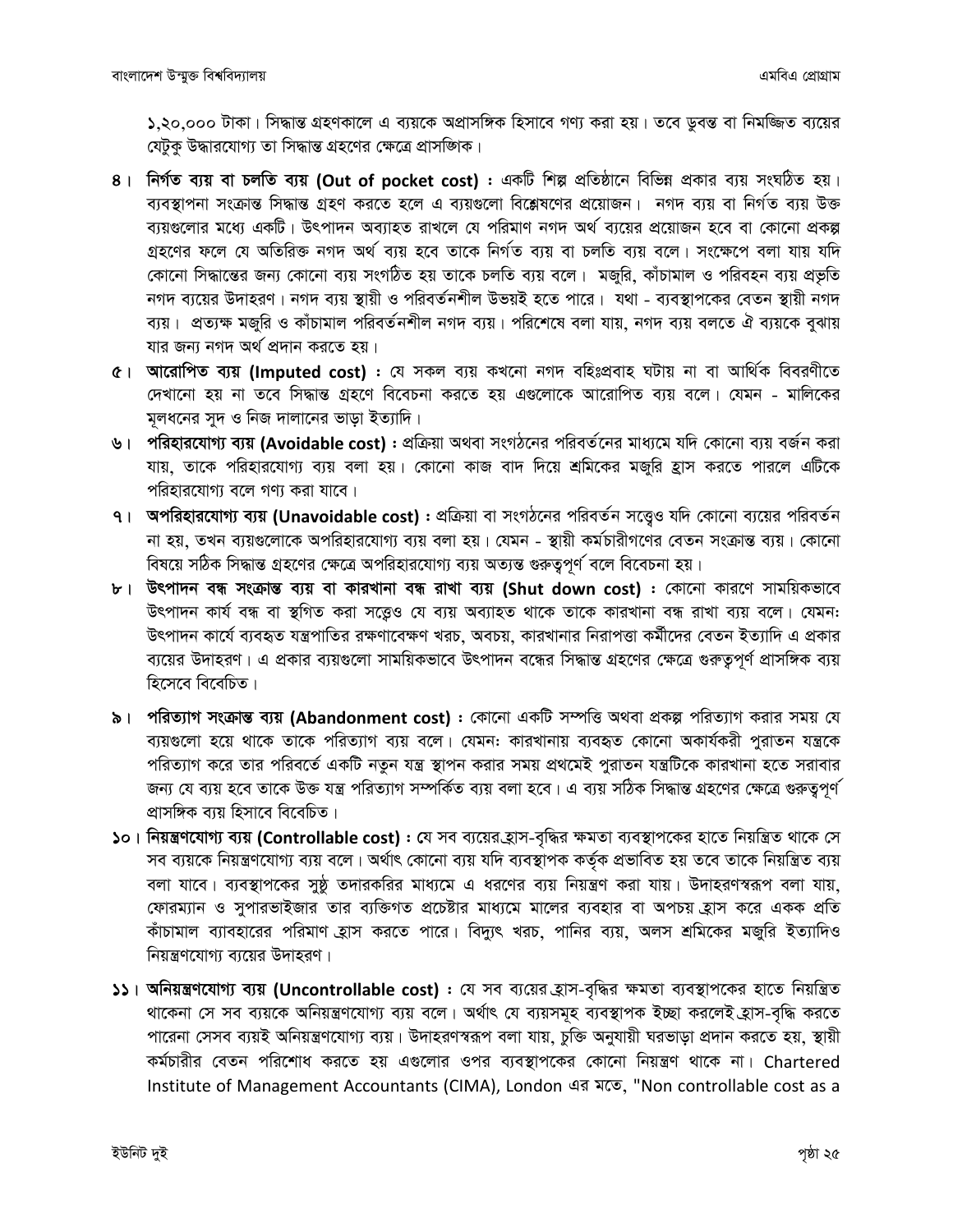cost chargeable to a cost center, which cannot be influenced by the action of the person in whom control of the center is vested."

- ১২। প্রাসঙ্গিক ব্যয় (Relevant cost) : একটি নির্দিষ্ট সিদ্ধান্ত নেয়ার জন্য যে ব্যয় বিকল্পসমূহের মধ্যে পার্থক্য সৃষ্টি করে তাকে প্রাসঙ্গিক ব্যয় বলে। Garison I Noreen এর মতে, A cost that differ between alternatives in a particular decision is called relevant cost.
- ১৩। অপ্রাসঙ্গিক ব্যয় (Irrelevant cost) : সিদ্ধান্ত গ্রহণে বিচার বিবেচনা করার সময় যে ব্যয়গুলো ব্যবহার করার প্রয়োজন হয় না সেগুলোকে উক্ত সিদ্ধান্তের পরিপ্রেক্ষিতে অপ্রাসঙ্গিক ব্যয় বলা হয়। উক্ত সিদ্ধান্ত গ্রহণের সময় এ ধরনের ব্যয়গুলোকে সম্পুর্ণরূপে উপেক্ষা করা হয়।

# সারসংক্ষেপ:

প্রতিষ্ঠানের ব্যবস্থাপক কিংবা পরিচালনা পর্ষদকে দৈনন্দিন নানাধরনের সিদ্ধান্ত গ্রহণ করতে হয়। এসব সিদ্ধান্ত গ্রহণের সময় বিভিন্ন ধরনের ব্যয়কে বিবেচনায় আনতে হয়। যেমন: সুযোগ ব্যয়, পার্থক্যমূলক ব্যয়, ডুবন্ত ব্যয় বা নিমজ্জিত ব্যয়, নির্গত ব্যয় বা চলতি ব্যয়, আরোপনীয় ব্যয়, পরিহারযোগ্য ব্যয় এবং অপরিহারযোগ্য ব্যয়, উৎপাদন বন্ধ সংক্রান্ত ব্যয় বা কারখানা বন্ধ রাখা ব্যয়, পরিত্যাগ সংক্রান্ত ব্যয়, নিয়ন্ত্রণযোগ্য ব্যয় ও অনিয়ন্ত্রণযোগ্য ব্যয়, প্রাসঙ্গিক ব্যয় ও অপ্রাসঙ্গিক ব্যয় ইত্যাদি। এসব ব্যয়গুলোকে বিবেচনায় নিয়ে সিদ্ধান্ত গ্রহণ করলে সঠিক বিকল্পটি নির্বাচন করা সম্ভব হবে।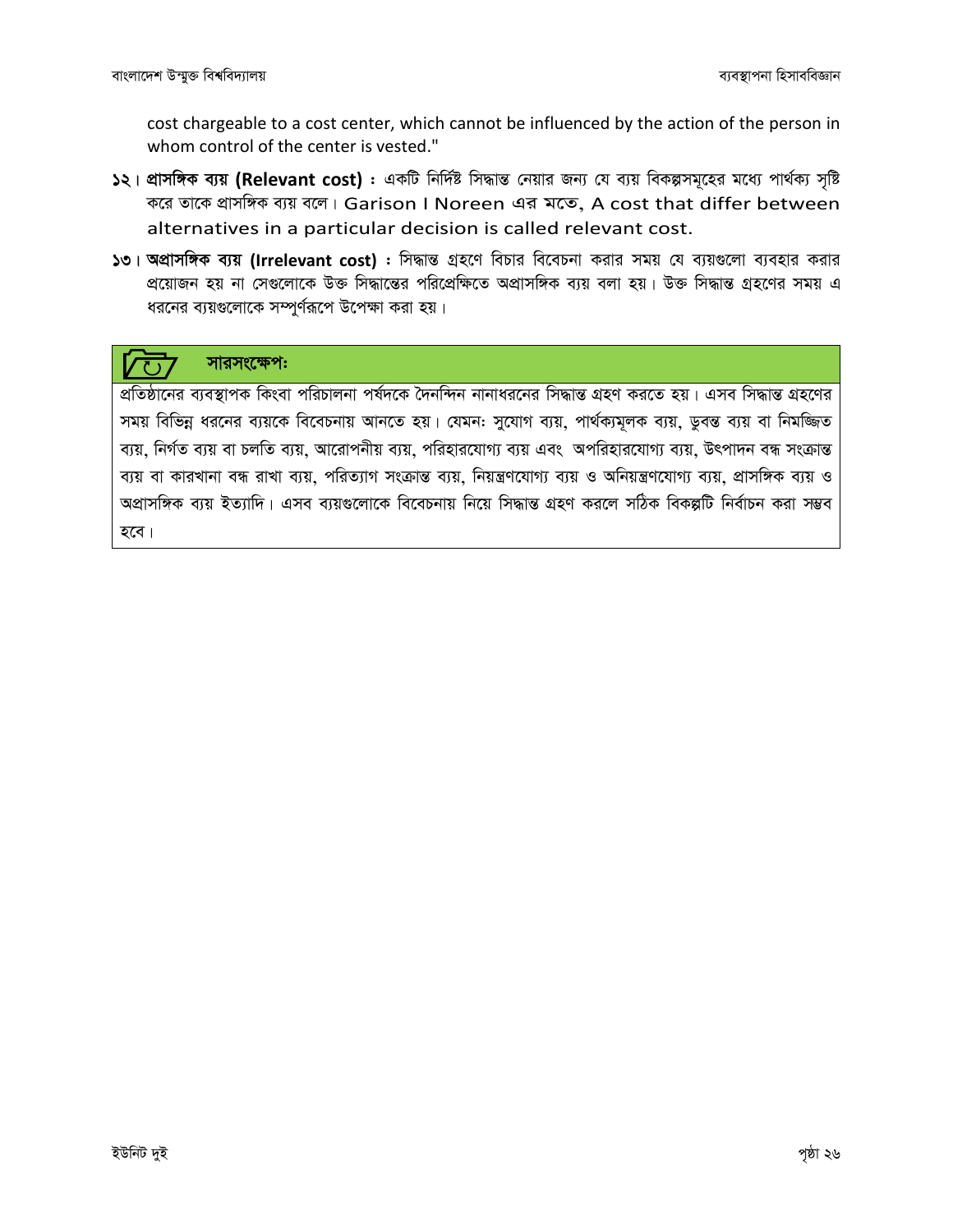# পাঠ–২.৫

# পণ্য ব্যয় ও কালীন ব্যয়ের মধ্যে পার্থক্য

## **Distinction between Product Cost and Period Cost**



উদ্দেশ্য

এ পাঠ শেষে আপনি-

- $\bullet$  পণ্য ব্যয় ও কালীন ব্যয় কী তা বলতে পারবেন।
- পণ্য ব্যয় ও কালীন ব্যয়ের মধ্যে পার্থক্য নির্ণয় করতে পারবেন।

### পণ্য ব্যয় ও কালীন ব্যয় **Product cost and period cost**

পণ্য অথবা সময়ের সাথে সংযুক্তি রেখে আমরা ব্যয়কে দুটি শ্রেণিতে ভাগ করতে পারি। যথা: পণ্য ব্যয় (Product cost) এবং কালীন ব্যয় (Period cost) । এ দুটি ব্যয় ব্যবস্থাপকের সিদ্ধান্ত গ্রহণে অনেক গুরুতুপূর্ণ ভূমিকা পালন করে। যে ব্যয় পদ্ধতিতে প্রত্যক্ষ উৎপাদন ব্যয় ছাড়াও কারখানার স্থায়ী খরচকে আনুপাতিক হারে উৎপাদন ব্যয়ে ধার্য করে উৎপাদিত পণ্যের মূল্য নির্ধারণ করা হয় তাকে পণ্য ব্যয় বলে। প্রত্যক্ষ কাঁচামাল, প্রত্যক্ষ শ্রম ও কারখানার উপরিব্যয় পণ্য ব্যয়ের অন্তৰ্ভুক্ত। Garrison & Noreen এর মতে "Product costs are all costs that are involved in the purchase or manufacture of goods. In the cost of manufactured goods, these costs consist of direct materials, direct labor and manufacturing overhead". অৰ্থাৎ পণ্য ব্যয় হলো পণ্য ক্ৰয় বা পণ্য উৎপাদনের সাথে জড়িত যাবতীয় ব্যয়। পণ্য উৎপাদনের ক্ষেত্রে এ ব্যয়ের মধ্যে প্রত্যক্ষ মাল, প্রত্যক্ষ শ্রম এবং উৎপাদন উপরি ব্যয় অন্তর্ভুক্ত থাকে। পক্ষান্তরে, নির্দিষ্ট সময় কালের সাথে সম্পর্কযুক্ত ব্যয়কেই কালীন ব্যয় (Period costs) বলে। এ শ্রেণির ব্যয় উৎপাদন ব্যয়ের সাথে অন্তর্ভুক্ত হয় না, এগুলোকে আর্থিক বছরে চার্জ করা হয়। যেমন: বেতন, ভাড়া, অফিস ও প্রশাসনিক খরচ ইত্যাদি। Garrison & Noreen এর মতে "Period costs are those costs that are taken directly to the income statements expenses in the period in which they are incurred such costs consist of selling and administrative expenses" অৰ্থাৎ কালীন ব্যয় হলো ঐসব ব্যয় যা একটা নিৰ্দিষ্ট সময়ের জন্য নিৰ্বাহ করা হয় এবং ঐ সময়ের আয় বিবরণীতে সরাসরি খরচ হিসাবে দেখানো হয়, বিক্রয় এবং প্রসাশনিক খরচ এ ব্যয়ের অন্তৰ্ভুক্ত।

#### পণ্য ব্যয় ও কালীন ব্যয়ের মধ্যে পার্থক্য Distinction between product cost and period cost

পণ্য ব্যয় ও কালীন ব্যয়ের মধ্যে পার্থক্য আর্থিক ফলাফলের ওপর প্রভাব বিস্তার করে। প্রতিষ্ঠানের কোনো সমাপনী মজ্রদপণ্য না থাকলে অর্থাৎ সকল উৎপাদিত পণ্য বিক্রয় হলেই কেবল পণ্য ব্যয় ও কালীন ব্যয়ের আর্থিক ফলাফল একই হয়। কিন্তু বাস্তবে এটি দেখা যায়না, কেননা প্রতিটি প্রতিষ্ঠানেরই কিছু অবিক্রিত পণ্য থাকে। যার ফলে, আর্থিক ফলাফলে উভয় ব্যয়ের প্রভাব পড়ে। ব্যবসায়ের প্রকৃত মুনাফা নির্ণয় এবং সিদ্ধান্ত গ্রহণের জন্য পণ্য ব্যয় এবং কালীন ব্যয়ের মধ্যে পার্থক্য নিরূপণ খুবই জরুরি। নিম্নে উভয়ের মধ্যে পার্থক্য দেখানো হলো :

| াশরোনাম            | পণ্য ব্যয়                                                               | কালীন ব্যয় |
|--------------------|--------------------------------------------------------------------------|-------------|
| ১. ব্যয়ের উপাদান  | পণ্য ব্যয়ের মধ্যে উৎপাদনের সাথে সম্পৃক্ত   কালীন   ব্যয়গুলো   উৎপাদনের | উপাদান      |
| (Elements of Cost) | প্রত্যক্ষ ও পরোক্ষ; স্থায়ী ও পরিবর্তনশীল   হিসেবে বিবেচিত হয় না।       |             |
|                    | সব ব্যয় পণ্য ব্যয়ের উপাদান।                                            |             |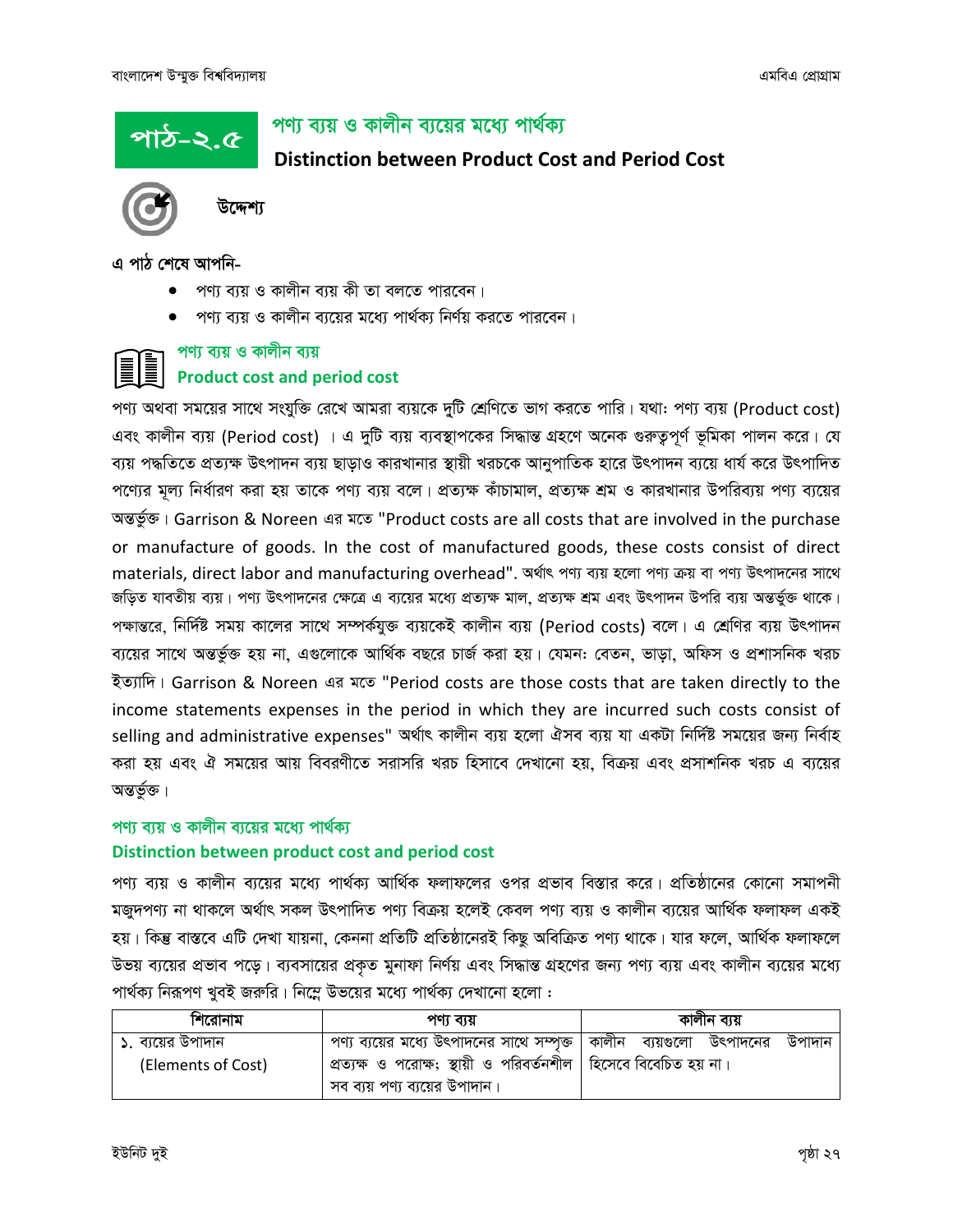| ২. পণ্যের সঠিক মূল্যয়ন        | যেহেতু পণ্য ব্যয় নির্ণয়ে সব স্থায়ী<br>ও     | যেহেতু স্থায়ী ব্যয়গুলোকে কালীন ব্যয় বিবেচনা |  |  |
|--------------------------------|------------------------------------------------|------------------------------------------------|--|--|
| (Perfect product               | পরিবর্তনশীল ব্যয় অন্তর্ভুক্ত হয়, সেহেতু এ    | করে উৎপাদনের সাথে অন্তর্ভুক্ত করা হয় না,      |  |  |
| valuation)                     | পদ্ধতিতে পণ্যের উৎপাদন ব্যয় সঠিক হয়।         | সেহেতু উৎপাদিত পণ্যের ব্যয়ও সঠিক হয় না।      |  |  |
| ৩. মজুদ পণ্যের অন্তর্ভুক্ত     | যেহেতু সব ব্যয় উৎপাদনের অংশ সেহেতু            | যেহেতু কালীন ব্যয় উৎপাদনের অংশ নয়            |  |  |
| (Include in Stock)             | উৎপাদিত পণ্যের অবিক্রীত অংশের মধ্যে            | সেহেতু এ ব্যয় উৎপাদিত পণ্যের অবিক্রীত         |  |  |
|                                | এ ব্যয়ের একটি অংশ অন্তর্ভুক্ত থাকে।           | অংশ বা মজুদ মালের মধ্যে অন্তর্ভুক্ত হয়        |  |  |
|                                |                                                | না ।                                           |  |  |
| ৪. ব্যয় স্থানান্তর            | যেহেতু সব ব্যয় উৎপাদনের অংশ, সেহেতু           | এ ধরনের ব্যয় চলতি বছরেই চার্জ করা হয়,        |  |  |
| (Transfer of cost)             | অবিক্রীত পণ্যের মধ্যে অন্তর্ভুক্ত অংশ          | বলে পরবর্তী বছরে স্থানান্তর হওয়ার কোনো        |  |  |
|                                | পরবর্তী বছরে স্থানান্তরিত হয়ে যায়।           | সুযোগ থাকে না।                                 |  |  |
| ৫. সম্পত্তির মধ্যে অন্তর্ভুক্ত | পণ্য বিক্রয় না হওয়া পর্যন্ত এ ব্যয় সম্পত্তি | পণ্য বিক্রয় হোক বা না হোক এ ব্যয়             |  |  |
| (Include in assets)            | হিসেবে বিবেচিত হয়।                            | কখনোই সম্পত্তির মধ্যে অন্তর্ভুক্ত হওয়ার       |  |  |
|                                |                                                | সুযোগ থাকে না।                                 |  |  |
| ৬. উন বা অতি বণ্টন             | এ ব্যয়ে কারখানার উপরি ব্যয় উন বা অতি         | এ ব্যয়ে কারখানার ব্যয় কখনোই উন/অতি           |  |  |
| (Under/over absorption)        | বণ্টন হতে পারে।                                | বন্টন হওয়ার সুযোগ নেই।                        |  |  |
| ৭. সিদ্ধান্ত গ্ৰহণ             | বাহ্যিক সিদ্ধান্ত গ্ৰহণে এটি খুবই গুরুতুপূর্ণ। | অভ্যন্তরীণ সিদ্ধান্ত গ্রহণে<br>এটি<br>খুবই     |  |  |
| (Dicision making)              |                                                | গুরুতুপূর্ণ।                                   |  |  |

#### সারসংক্ষেপ: **707**

যে ব্যয় পদ্ধতিতে প্রত্যক্ষ উৎপাদন ব্যয় ছাড়াও কারখানার স্থায়ী খরচকে আনুপাতিক হারে উৎপাদন ব্যয়ে ধার্য করে উৎপাদিত পণ্যের মূল্য নির্ধারণ করা হয় তাকে পণ্য ব্যয় বলে। পক্ষান্তরে, যে ব্যয় পদ্ধতিতে প্রত্যক্ষ উপাদান দ্বারা উৎপাদিত পণ্যের ব্যয় নির্ণয় করে কালীন সব ব্যয় আর্থিক বছরে চার্জ করা হয় তাকে কালীন ব্যয় বলে।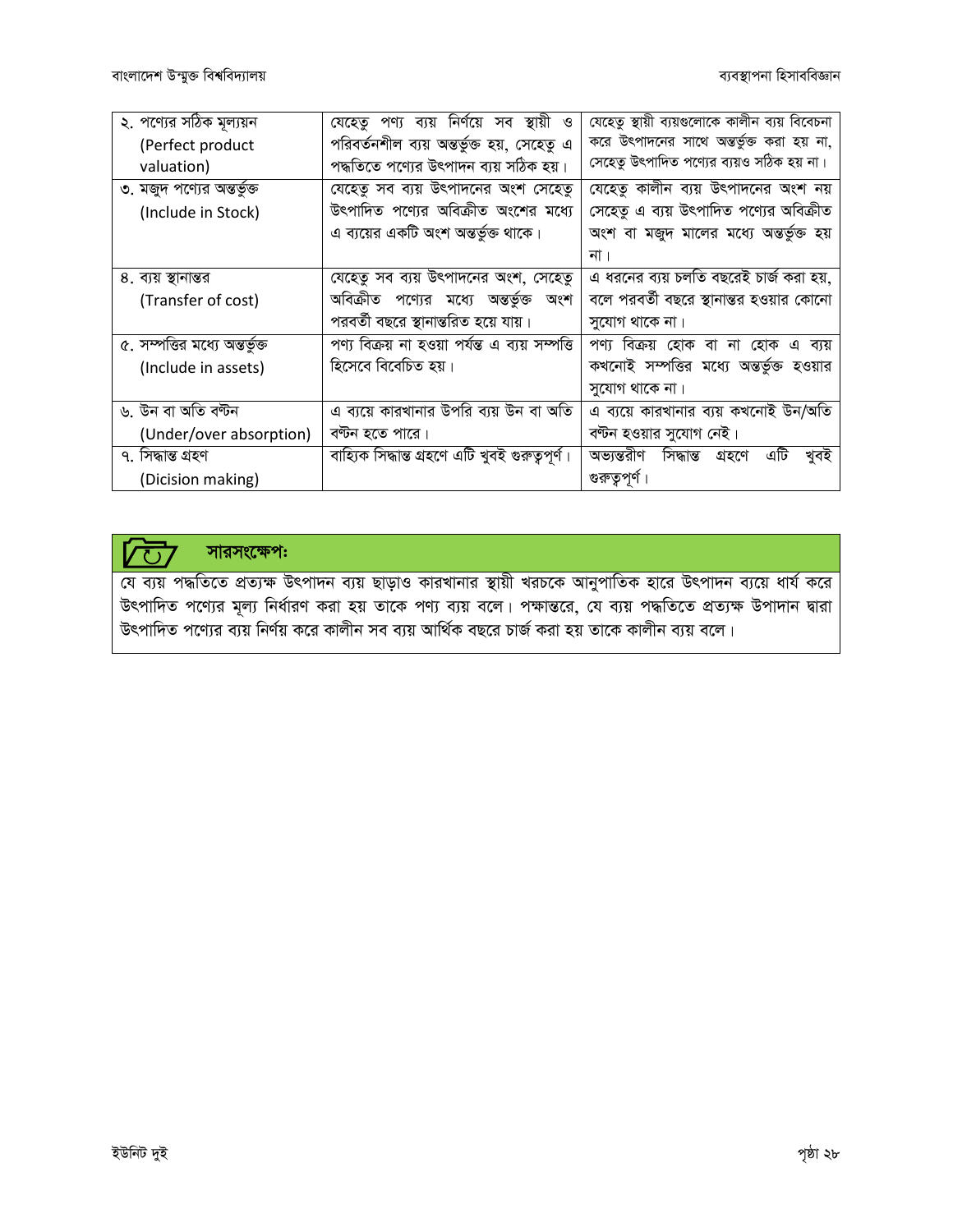পাঠ–২.৬

# উৎপাদনশীল প্রতিষ্ঠানের উৎপাদন ব্যয় প্রবাহ

# **Costs Flow of a Manufacturing Concern**



উদ্দেশ্য

এ পাঠ শেষে আপনি-

- উৎপাদনশীল প্রতিষ্ঠানের উৎপাদন প্রবাহ কীরূপ তা বলতে পারবেন।
- উৎপাদনশীল প্রতিষ্ঠানের উৎপাদনের পূর্ণাঙ্গ ব্যয় প্রবাহটি ব্যাখ্যা করতে পারবেন।

# উৎপাদনশীল প্রতিষ্ঠানের উৎপাদন ব্যয় প্রবাহ **Costs flow of a manufacturing concern**

উৎপাদনশীল প্রতিষ্ঠানে উৎপাদনের জন্য সর্বপ্রথম কাঁচামাল সংগ্রহ করতে হয়। এ কাঁচামালকে উৎপাদন বিভাগে প্রেরণের মাধ্যমে দ্রব্য উৎপাদনের প্রাথমিক প্রক্রিয়া শুরু হয়। উৎপাদনকার্য চলাকালীন সময়ে এটা আংশিক সমাপ্ত পণ্য (Partlv finished goods) বা চলতি কার্য (Work-in-Progress) হিসাবে পরিচিতি লাভ করে। পর্যায়ক্রমে সংগৃহীত কাঁচামাল, চলতি কার্যের ধাপ অতিক্রম করে তৈরি দ্রব্যে (Finished goods) রূপান্তরিত হয়, যা গুদামে মজুদ করা হয় এবং গুদাম থেকে ক্রেতাদের নিকট সরবরাহ করা হয়। শিক্ষার্থী বন্ধুরা, নিম্নোক্ত প্রবাহটি লক্ষ্য করলে বিষয়টি আরও স্পষ্ট হবে:



চিত্ৰঃ উৎপাদনশীল প্ৰতিষ্ঠানের উৎপাদন প্ৰবাহ

উৎপাদন ব্যয় হিসাবরক্ষণ প্রক্রিয়াটিও একই ধারায় এগিয়ে চলে। এ হিসাবরক্ষণের মুখ্য উদ্দেশ্য হলো উৎপাদিত দ্রব্যটির একক মূল্য নির্ণয় করা। এ মূল্য নির্ণয় পদ্ধতিটি এমনভাবে বিন্যস্ত করা হয় যাতে ব্যয়ের বিভিন্ন উপাদানভিত্তিক মোট কিংবা একক প্রতি পরিমাণ জানা সম্ভবপর হয়। যেমন: ব্যবহৃত কাঁচামালের ব্যয়, প্রত্যক্ষ শ্রম ও কারখানার উপরিব্যয়, চলতি কার্য ব্যয়, চূড়ান্ত দ্রব্য ব্যয় এবং বিক্রিত পণ্যের ব্যয় ইত্যাদি। বিষয়টি সম্পর্কে আরও ধারণা অর্জনের জন্য আমরা নিম্লোক্ত পূর্ণাঙ্গ ব্যয়প্রবাহ তালিকাটি লক্ষ্য করি:

| 1. Material                                                                    |                                            |  |
|--------------------------------------------------------------------------------|--------------------------------------------|--|
| <b>Material Purchased</b><br>Material used: Direct material, Indirect material |                                            |  |
| 2. Labour                                                                      |                                            |  |
| Gross wages paid                                                               | Allocated: Direct labour, Indirect labour  |  |
| 3. Production overhead                                                         |                                            |  |
| Indirect material used                                                         | Applied or transferred to Work-in-Progress |  |
| Indirect labour                                                                |                                            |  |
| Indirect factory expenses                                                      |                                            |  |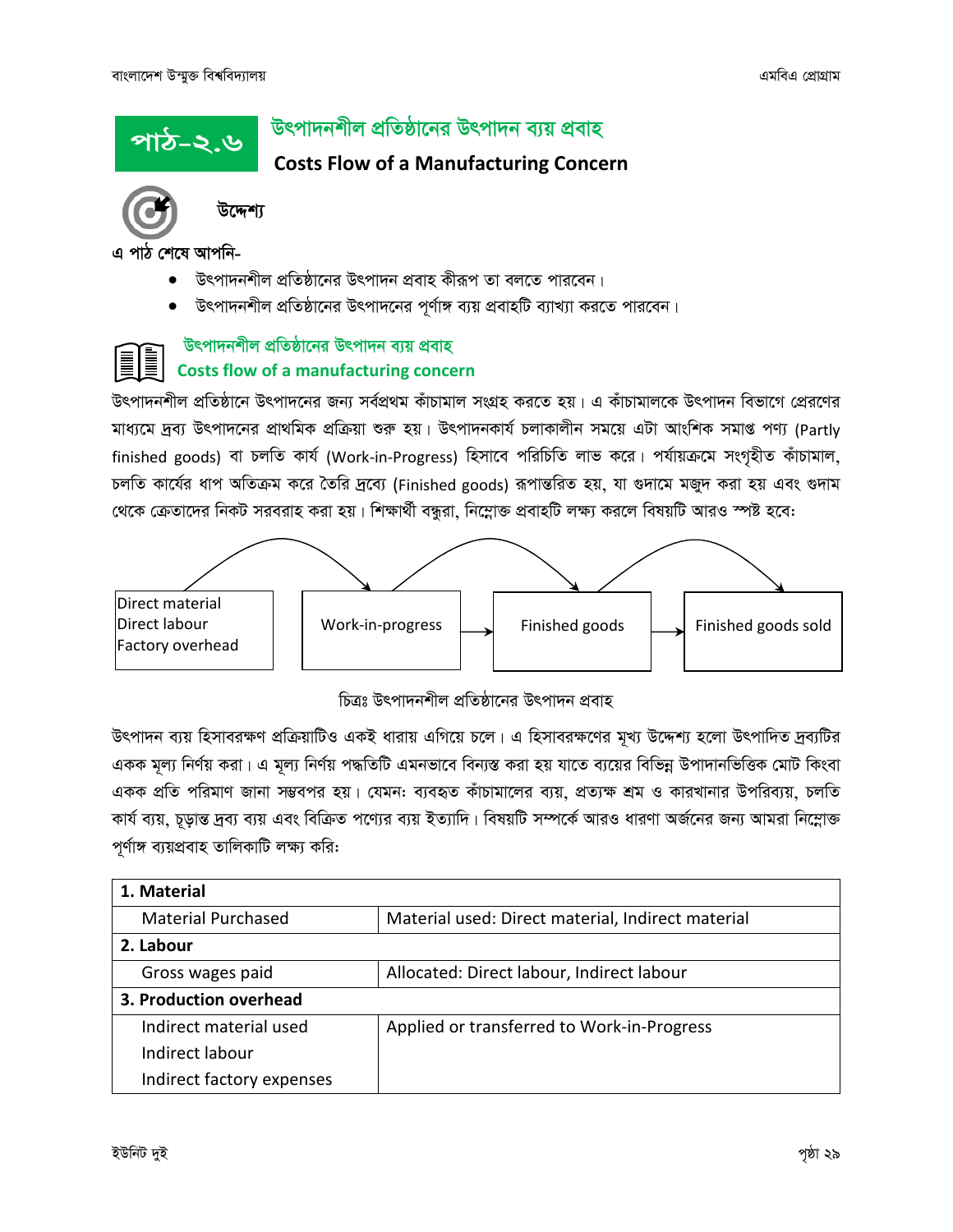| 4. Work-in-progress         |                             |
|-----------------------------|-----------------------------|
| Direct material used        | Cost of goods manufactured  |
| Direct labour               |                             |
| Production overhead         |                             |
| 5. Finished goods           |                             |
| Cost of finished goods      | Cost of finished goods sold |
| 6. Cost of goods sold       |                             |
| Cost of finished goods sold | Sales                       |



উৎপাদনশীল প্রতিষ্ঠানের উৎপাদন প্রবাহের মূলত তিনটি ধাপ, যথা: কাঁচামাল, চলতি কার্য এবং তৈরি দ্রব্য। আবার,<br>উৎপাদনশীল প্রতিষ্ঠানের উৎপাদনের ব্যয় প্রবাহের মূলত ছয়টি স্তর, যথা: কাঁচামালের ব্যয়, প্রত্যক্ষ শ্রম ও কারখানার<br>উ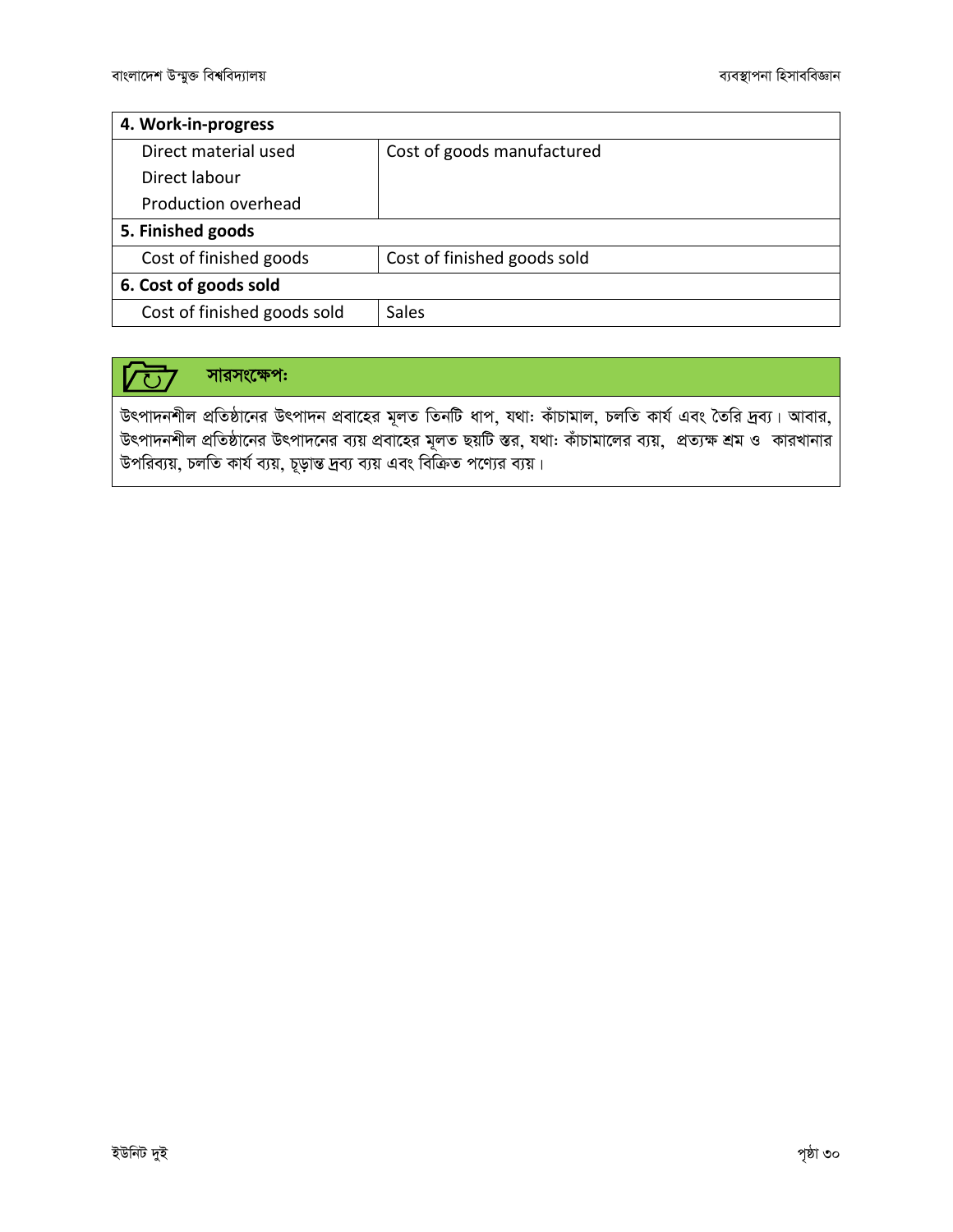

- $\bullet$  ব্যয় বিবরণী কী তা বলতে পারবেন।
- ব্যয় বিবরণীর নমুনা ছক ব্যাখ্যা করতে পারবেন।
- কোন কোন ব্যয়গুলো ব্যয় বিবরণীর অন্তর্ভুক্ত হয়না তা বলতে পারবেন।
- উৎপাদনকারী প্রতিষ্ঠানের বায় বিবরণী প্রস্তুত করতে পারবেন।

#### ব্যয় বিবরণী Cost sheet

যে বিবরণীতে উৎপাদনকারী প্রতিষ্ঠানের উৎপাদিত দ্রব্যসমূহের মোট ব্যয়কে তাদের বৈশিষ্ট্য অনুযায়ী পর্যায়ক্রমিক শ্রেণিবিভাগ করে দেখানো হয়, তাকে ব্যয় বিবরণী বা ব্যয় তালিকা বলে। ইংরেজিতে এটিকে Cost sheet, Cost statement, Cost card ইত্যাদি নামে অভিহিত করা হয়। প্রিন্সিপাল এম. এ কালামের মতে, উৎপাদনকারী প্রতিষ্ঠানসমূহ কোনো একটি নির্ধারিত সময়ের জন্য উৎপাদনের বিভিন্ন উপাদানকে ধারাবাহিকভাবে সাজিয়ে যে বিবরণী প্ৰস্তুত করে, তাকে ব্যয় বিবরণী বা ব্যয় তালিকা বলে"। Chartered Institute of Management Accountants (CIMA), London এর মতে, "Cost sheet is a document which provides for the assemble of the detailed cost of a cost center or cost unit". অৰ্থাৎ ব্যয় তালিকা হলো একটি দলিল যা কোনো ব্যয় কেন্দ্ৰ বা ব্যয় এককের বিস্তারিত ব্যয়সমূহ সংযোজনের ব্যবস্থা করে। উৎপাদনকারী প্রতিষ্ঠানসমূহ তাদের প্রয়োজনের তাগিদে মাসিক, পাক্ষিক, ত্রৈমাসিক, অর্ধবার্ষিক কিংবা বাৎসরিক ভিত্তিতে ব্যয় বিবরণী প্রস্তুত করে থাকে। ব্যয় বিবরণী সমগ প্রতিষ্ঠানের জন্য বা একটি নির্দিষ্ট পণ্যের জন্য বা একটি ব্যয় কেন্দ্রের জন্যও তৈরি করা হয়ে থাকে। নিম্লে একটি ব্যয় বিবরণীর নমুনা ছক দেখানো হলো:

#### Name of the Organisation Cost Sheet / Cost Statement For the period ended ....

|    | <b>Cost Items</b>                     |     |       | Tk. | Tk. |
|----|---------------------------------------|-----|-------|-----|-----|
|    | Direct raw materials - beginning      |     |       |     |     |
|    | Add: Net purchase of raw materials:   |     |       |     |     |
|    | Raw materials purchase                |     | ***   |     |     |
|    | Less : Return of purchase materials   | *** |       |     |     |
|    | Less: Purchase discount               | *** | $***$ |     |     |
|    |                                       |     | ***   |     |     |
|    | Add: Purchase discount                |     | ***   | *** |     |
|    | 1. Raw materials available for use    |     |       | *** |     |
|    | Less: Direct raw materials - ending   |     |       | *** |     |
|    | 2. Direct Raw materials consumed/used |     |       |     | *** |
|    | Add: Direct wages/labour cost         |     |       |     | *** |
|    | Other direct expenses                 |     |       |     | *** |
| 3. | <b>Prime Cost</b>                     |     |       |     | *** |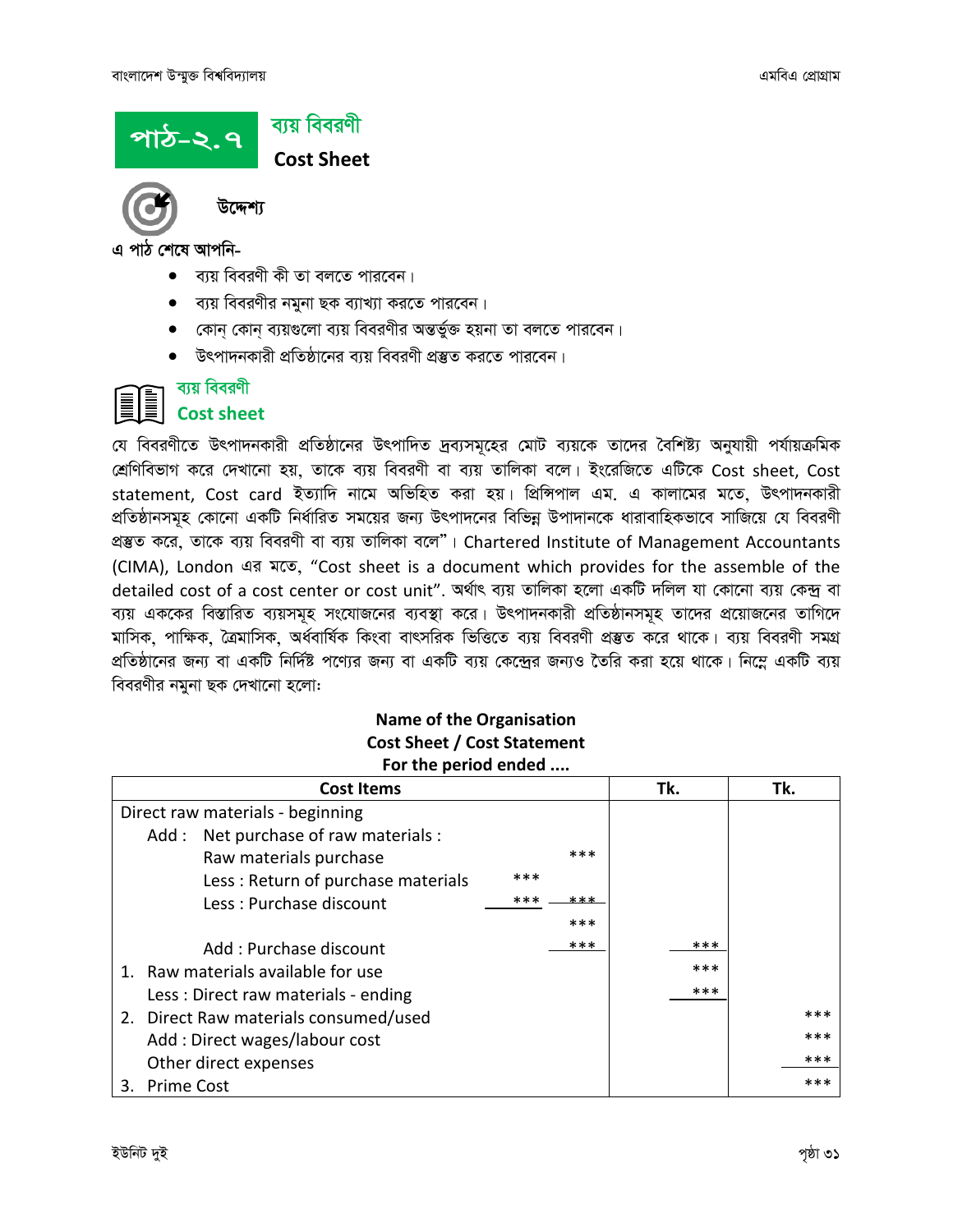| Add: Factory overhead/works overhead/works on cost            | *** |     |
|---------------------------------------------------------------|-----|-----|
| Less: Sale of scrap                                           | *** | *** |
| 4. Total manufacturing cost (for finished & unfinished goods) |     | *** |
| Add: Work-in-progress - beginning                             | *** |     |
| Less: Work-in-progress-ending                                 | *** | *** |
| 5. Cost of goods manufactured/production (for finished goods) |     | *** |
| Add: Finished goods- beginning                                | *** |     |
| Less: Finished goods-ending                                   | *** |     |
|                                                               |     | *** |
| 6. Cost of goods sold (COGS)                                  |     | *** |
| Add: Office & administration overhead                         | *** |     |
| Selling & distribution overhead                               | *** |     |
|                                                               |     | *** |
| 7. Total Cost                                                 |     | *** |
| Add/Less: Profit/Loss                                         |     | *** |
| 8. Sales                                                      |     | *** |

#### ব্যয় বিবরণীর অন্তর্ভুক্ত হয়না এমন দফাসমূহ:

কিছু কিছু ব্যয় রয়েছে যেগুলো প্রকৃতপক্ষে উৎপাদন ব্যয়ের সাথে জড়িত নয়, কারণ এ দফাগুলো সম্পূর্ণ রূপেই আর্থিক প্রকৃতির, ফলে এগুলোকে উৎপাদন ব্যয় বিবরণীতে অন্তর্ভুক্ত করা হয়না। এ দফাগুলো সরাসরি আয় বিবরণীতে স্থানান্তর করা হয়। যেমন: নগদ বাট্টা, ঋণের ওপর সুদ, ঋণপত্রের ওপর সুদ, সম্পত্তি বিক্রয়জনিত লাভ বা ক্ষতি; কমিশন প্রাপ্তি, বিনিয়োগের ওপর লাভ বা ক্ষতি, প্রাথমিক খরচ, সুনাম অবলোপন, দায় গ্রাহকের কমিশন অবলোপন; ব্যাংক হতে প্রাপ্ত সুদ, মুনাফা বা লভ্যাংশ বণ্টন, যে কোনো মূলধনী লাভ ও লোকসান, অবহারে ও অধিহারে শেয়ার ও ঋণপত্র বিলি; প্রদত্ত দান, প্রদত্ত চাঁদা, অস্বাভাবিক ক্ষতি, বাড়ি ভাড়া প্রাপ্তি, আয়কর আইন অনুসারে প্রদেয় ক্ষতিপূরণ, কর্মচারীদের অবসর ভাতা, অস্বাভাবিক অলস সময় ও সুযোগ সুবিধার ব্যয়, অনাদায়ী ও সন্দেহজনক পাওনার ভবিষ্যত ব্যবস্থা ইত্যাদি।

## সারসংক্ষেপ:

ব্যয় বিবরণী সমগ্র প্রতিষ্ঠানের জন্য বা একটি নির্দিষ্ট পণ্যের জন্য বা একটি ব্যয় কেন্দ্রের জন্যও তৈরি করা হয়ে থাকে। অর্থাৎ যে বিবরণীতে উৎপাদনকারী প্রতিষ্ঠানের উৎপাদিত দ্রব্যসমূহের মোট ব্যয়কে তাদের বৈশিষ্ট্য অনুযায়ী পর্যায়ক্রমিক শ্রেণিবিভাগ করে দেখানো হয়, তাকে ব্যয় বিবরণী বা ব্যয় তালিকা বলে। ইংরেজিতে এটিকে Cost sheet, Cost statement, Cost card ইত্যাদি নামে অভিহিত করা হয়।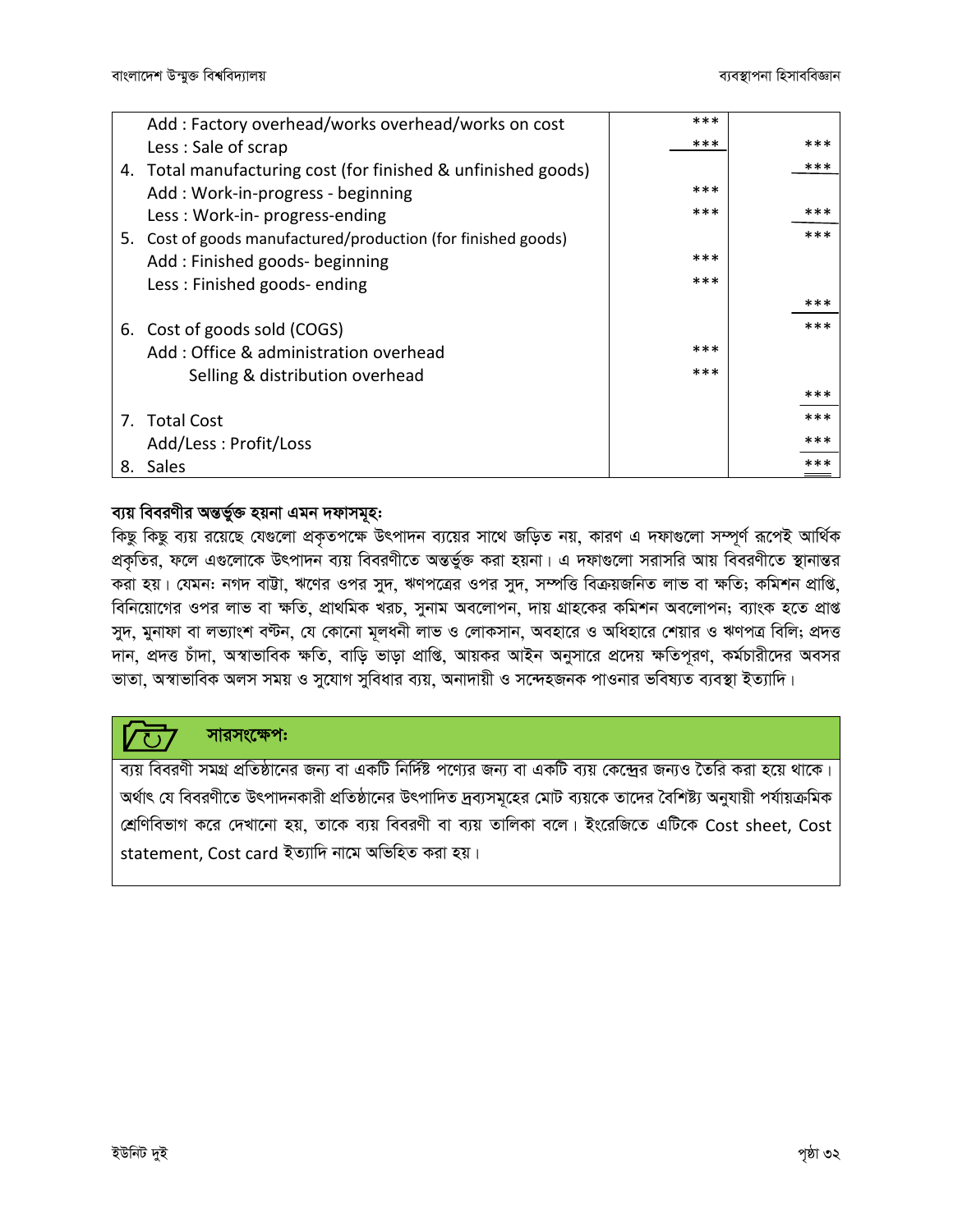পাঠ-২.৮

# ব্যয় বিবরণী: গাণিতিক সমস্যা ও সমাধান

# Cost Sheet: Mathematical Problem and Solutions



উদ্দেশ্য

এ পাঠ শেষে আপনি-

• উৎপাদনকারী প্রতিষ্ঠানের ব্যয় বিবরণী প্রস্তুত করতে পারবেন।

ব্যয় বিবরণী: গাণিতিক সমস্যা ও সমাধান

Costs sheet: mathematical problem and solutions

| Example 1: The following particulars have been extracted from the books of ABC Manufacturing |      |
|----------------------------------------------------------------------------------------------|------|
| Company as on 31 <sup>st</sup> December, 2019.                                               | Taka |
|                                                                                              |      |
|                                                                                              |      |
|                                                                                              |      |
|                                                                                              |      |
|                                                                                              |      |
|                                                                                              |      |
|                                                                                              |      |
|                                                                                              |      |
|                                                                                              |      |
|                                                                                              |      |
|                                                                                              |      |
|                                                                                              |      |
|                                                                                              |      |
|                                                                                              |      |
|                                                                                              |      |
|                                                                                              |      |
|                                                                                              |      |
|                                                                                              |      |
|                                                                                              |      |
| You are required to prepare a statement of cost showing:                                     |      |
| (a) Paw material consumed (b) Prime cest (c) Cest of production (d) Net profit or loss       |      |

(a) Raw material consumed (b) Prime cost (c) Cost of production (d) Net profit or loss Solution:

### ABC Manufacturing Company

#### Cost Statement

#### For the year ended 31<sup>st</sup> December, 2019

| <b>Elements</b>                      | Taka     | Taka |
|--------------------------------------|----------|------|
| Beginning inventory of raw materials | 75,000   |      |
| Add: Purchase of raw materials       | 70,000   |      |
| Raw materials available for use      | 1,45,000 |      |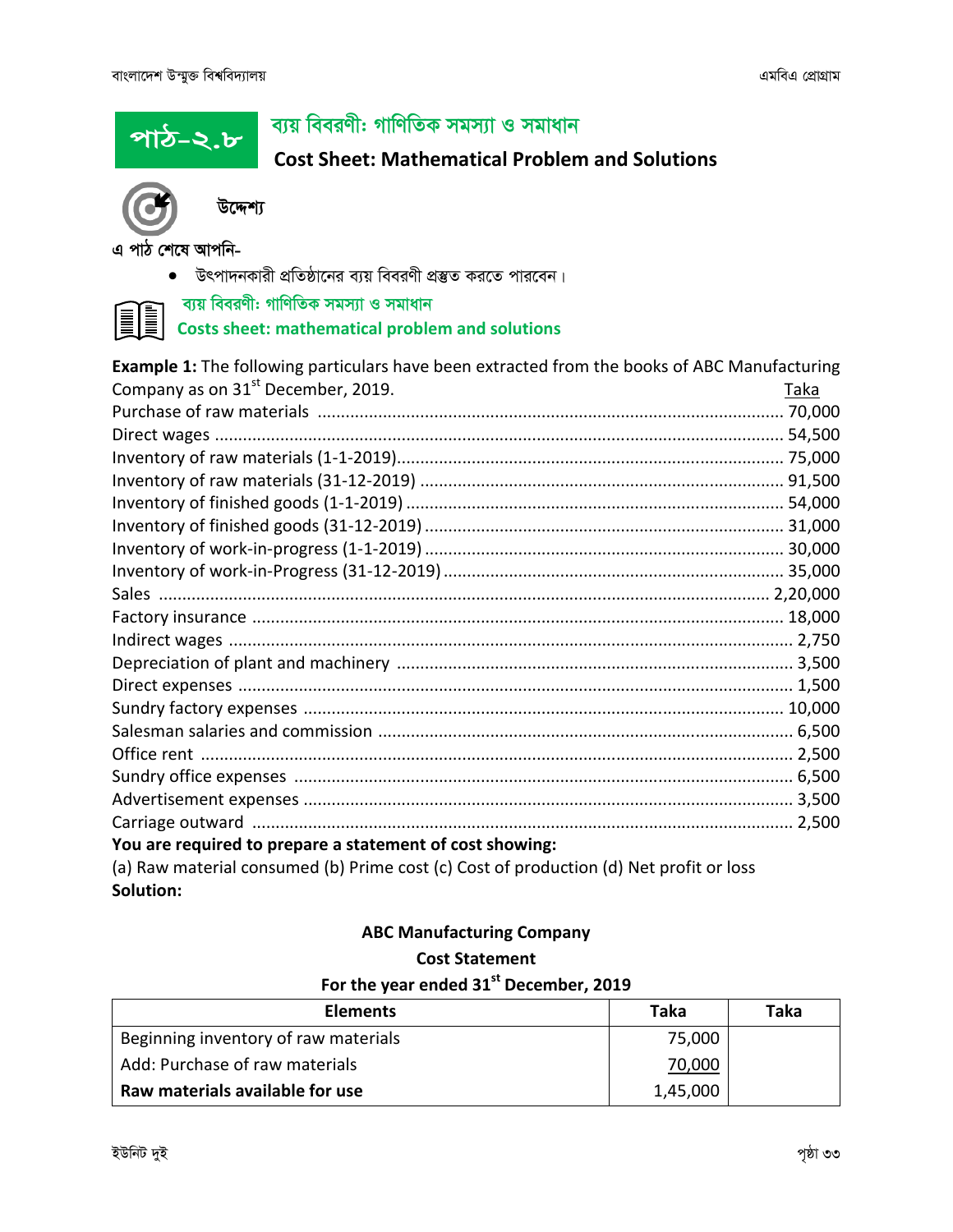| Less: Ending inventory of raw materials      | 91,500 |          |
|----------------------------------------------|--------|----------|
| (a) Raw material consumed                    |        | 53,500   |
| Direct wages                                 |        | 54,500   |
| Direct expenses                              |        | 1,500    |
| (b) Prime cost                               |        | 1,09,500 |
| Add: Factory expenses/ Overhead :            |        |          |
| Factory insurance                            | 18,000 |          |
| Indirect wages                               | 2,750  |          |
| Depreciation of plant and machinery          | 3,500  |          |
| Sundry factory expenses                      | 10,000 |          |
| <b>Total factory overhead</b>                |        | 34,250   |
| Cost of goods put into production            |        | 1,43,750 |
| Add: Beginning inventory of work-in-progress |        | 30,000   |
| Cost of goods process during the year        |        | 1,73,750 |
| Less: Ending inventory of work-in-progress   |        | 35,000   |
| (c) Cost of production                       |        | 1,38,750 |
| Add: Beginning inventory of finished goods   |        | 54,000   |
| Cost of goods available for sale             |        | 1,92,750 |
| Less: Ending inventory of finished goods     |        | 31,000   |
| <b>Cost of Goods Sold</b>                    |        | 1,61,750 |
| Add: Office & administrative overhead :      |        |          |
| Office rent                                  | 2,500  |          |
| Sundry office expenses                       | 6,500  |          |
| Add: Selling and distribution overhead :     |        | 9,000    |
| Salesman salaries & commission               | 6,500  |          |
| Advertisement expenses                       | 3,500  |          |
| Carriage outward                             | 2,500  | 12,500   |
| <b>Cost of Sales/ Total cost</b>             |        | 1,83,250 |
| Net Profit (Balancing figure)                |        | 36,750   |
| <b>Sales</b>                                 |        | 2,20,000 |

Example 2: The books of the Smart Electronics Company engaged in assembling micro wave oven, show the following information for the six months ended  $31<sup>st</sup>$  December, 2019.

|                                            | <b>Amount in Taka</b> |
|--------------------------------------------|-----------------------|
|                                            |                       |
| Inventories on 1 <sup>st</sup> July, 2019: |                       |
|                                            |                       |
|                                            |                       |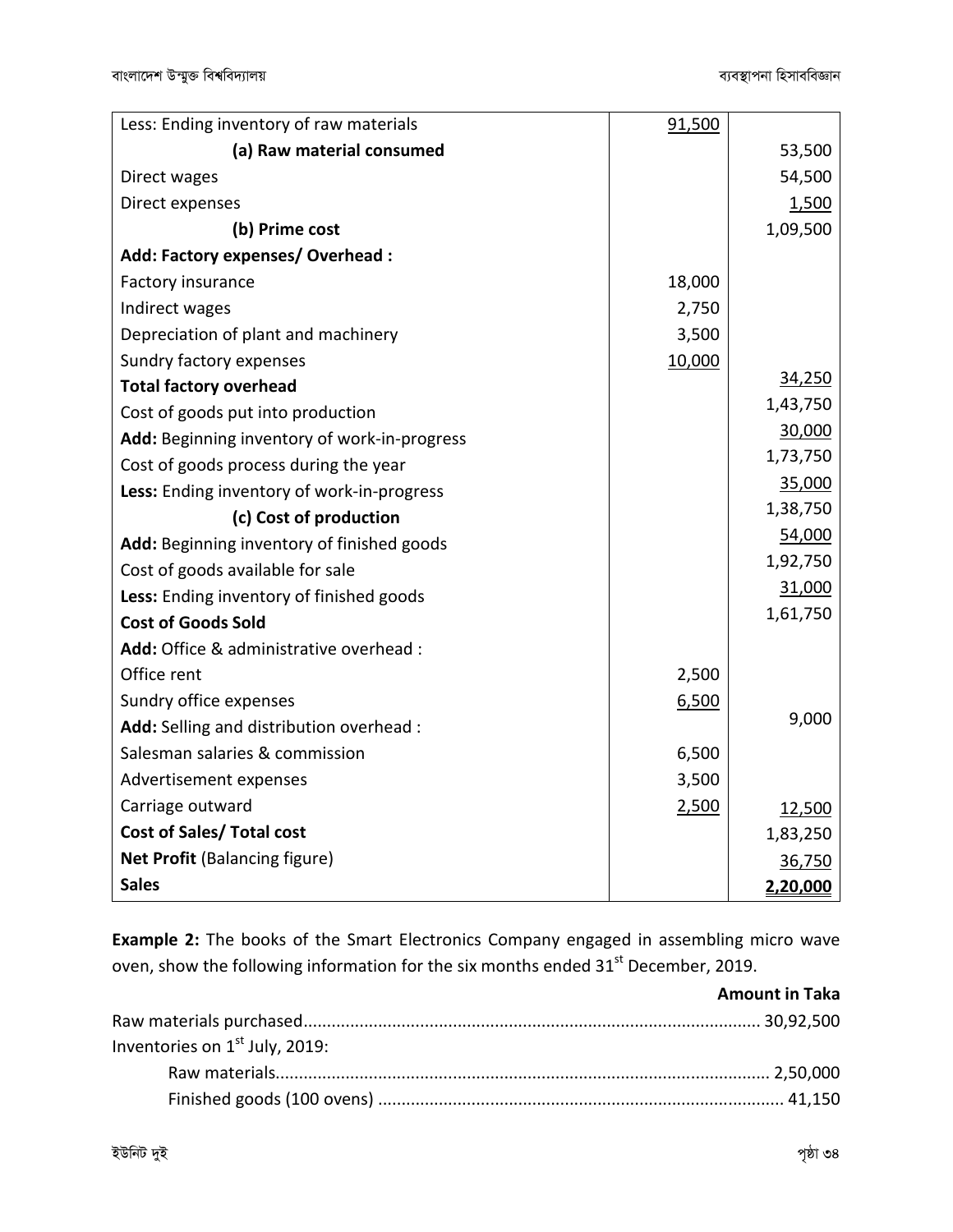| Inventories on 31 <sup>st</sup> December, 2019: |  |
|-------------------------------------------------|--|
|                                                 |  |

Finished goods (500 ovens)

No unfinished works on hand

Required : You are required to prepare an income statement for the period showing prime cost, cost of goods manufactured, cost of goods sold, gross profit and net profit. Workings are the part of your answer.

#### Solution :

# Smart Electronics Company

#### Income statement

# For the six month ended 31<sup>st</sup> December, 2019

| <b>Elements</b>                                                   | <b>Taka</b> | Taka            |
|-------------------------------------------------------------------|-------------|-----------------|
| Sales (A)                                                         |             | 73,70,000       |
| Beginning inventory of raw materials                              | 2,50,000    |                 |
| Add: Materials purchased                                          | 30,92,500   |                 |
| <b>Materials available for use</b>                                | 33,42,500   |                 |
| Less: Ending inventory of materials                               | 1,50,000    |                 |
| <b>Direct materials consumed</b>                                  |             | 31,92,500       |
| Add: Direct labour                                                |             | 20,50,000       |
| <b>Prime cost</b>                                                 |             | 52,42,500       |
| Factory overhead                                                  |             | 8,70,100        |
| Cost of goods manufactured                                        |             | 61,12,600       |
| Add: Beginning inventory of finished goods                        |             | 41,150          |
| Cost of goods available for sale                                  |             | 61,53,750       |
| Less: Closing inventory of finished goods (500 oven @ Tk. 492.95) |             | 2,46,475        |
| Cost of goods sold (B)                                            |             | 59,07,275       |
| Gross profit (A-B)                                                |             | 14,62,725       |
| Less: Commercial or operating expenses:                           |             |                 |
| Selling expenses                                                  | 4,28,000    |                 |
| General and administrative expenses                               | 4,83,000    |                 |
| <b>Total operating expenses</b>                                   |             | 9,11,000        |
| <b>Net Profit</b>                                                 |             | <u>5,51,725</u> |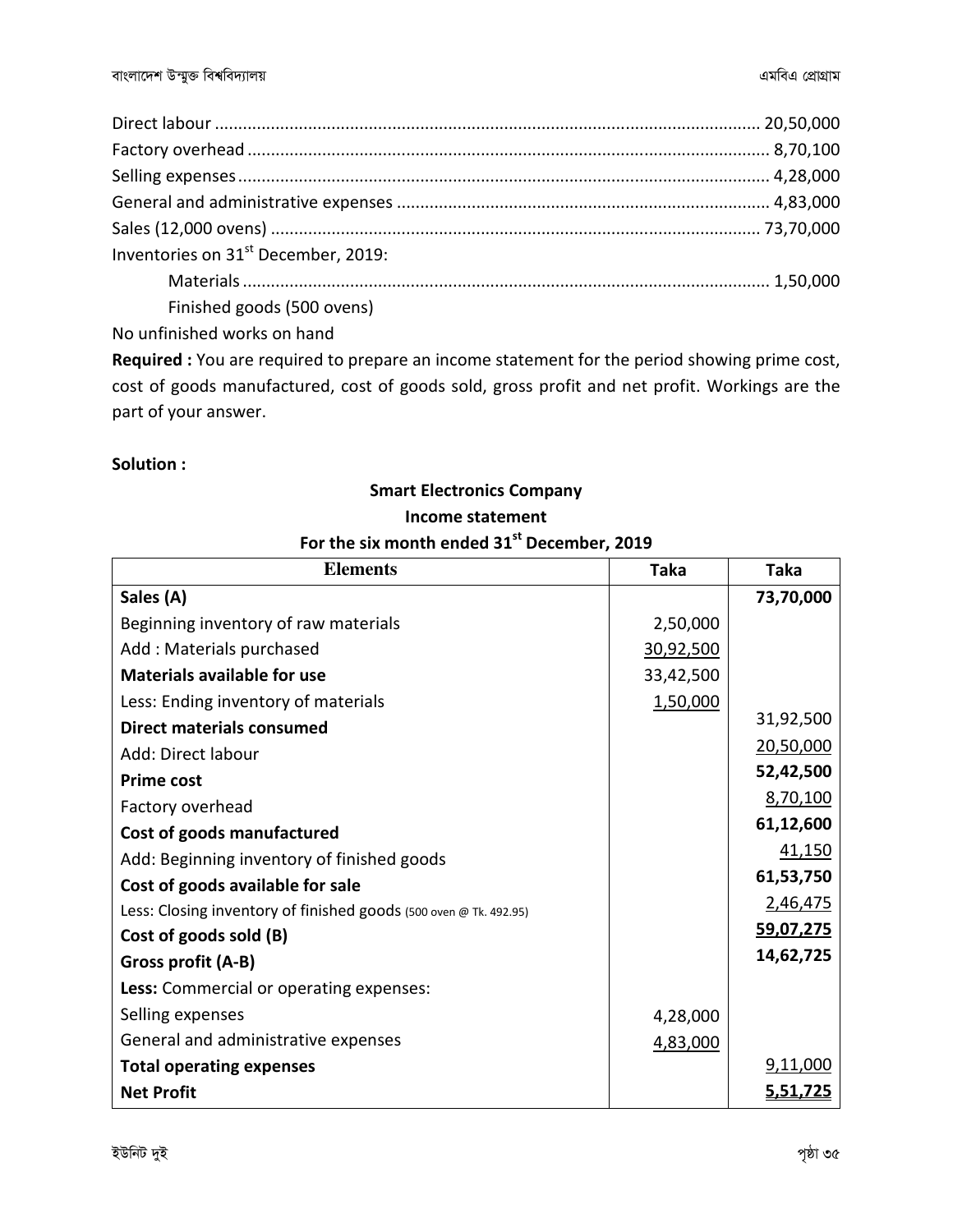### Workings:

### 1) Computation the number of units manufactured:

| Closing inventory of finished goods       | 500 units           |
|-------------------------------------------|---------------------|
| Add: Sales unit                           | 12,000 units        |
| Total units available                     | 12,500 units        |
| Less: Opening inventory of finished goods | 100 units           |
| Production unit during the period         | <b>12,400 units</b> |

| 2) Unit cost of oven manufactured | Cost of goods manufactured                      |  |
|-----------------------------------|-------------------------------------------------|--|
|                                   | Units produced                                  |  |
|                                   | $=\frac{Tk. 6112600}{12400}$ units = Tk. 492.95 |  |

Example 3 : Following data are extracted from the cost record of Health Care Company Limited for the year ending  $31<sup>st</sup>$  December, 2019:

|                                          | Taka    |
|------------------------------------------|---------|
| Raw materials on 1.1.2019                | 70,000  |
| Raw materials on 31.12.2019              | 50,000  |
| Work-in-progress on 1.1. 2019            | 30,000  |
| Work-in-progress on 31.12.2019           | 50,000  |
| Finished goods on 1.1.2019               | 55,000  |
| Finished goods on 31.12.2019             | 65,000  |
| Raw material purchase                    | 100,000 |
| Carriage on purchase                     | 5,000   |
| Direct wages                             | 75,000  |
| Factory overhead-applied                 | 65,000  |
| Factory overhead actual                  | 60,000  |
| <b>Financial expenses</b>                | 8,000   |
| Selling & distribution overhead (actual) | 12,000  |
| Administrative overhead (actual)         | 15,000  |

You are required to prepare a schedule of cost of goods sold.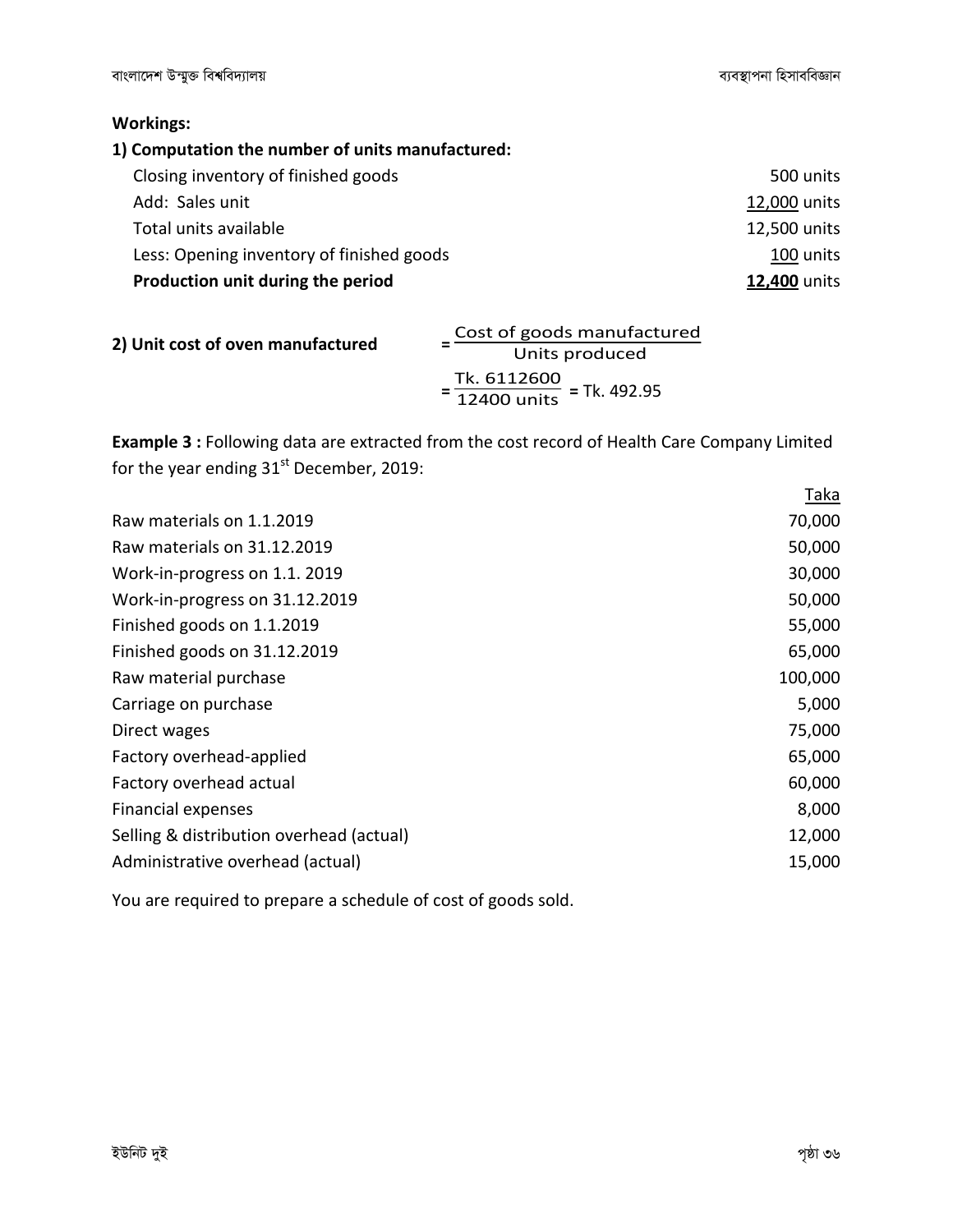#### Solution :

### Health Care Company Limited Schedule of cost of goods sold

#### For the year ended 31<sup>st</sup> December, 2019

| <b>Elements</b>                                     | <b>Taka</b> | <b>Taka</b> |
|-----------------------------------------------------|-------------|-------------|
| Opening stock of raw materials                      |             | 70,000      |
| Raw material purchase                               | 1,00,000    |             |
| Add: Carriage                                       | 5,000       |             |
| Delivered cost of raw material                      |             | 1,05,000    |
| Material available for use                          |             | 1,75,000    |
| Less: Closing stock of material                     |             | 50,000      |
| Cost of raw material used                           |             | 1,25,000    |
| Direct wages                                        |             | 75,000      |
| <b>Prime cost</b>                                   |             | 2,00,000    |
| Factory overhead applied                            |             | 65,000      |
|                                                     |             | 2,65,000    |
| Add: Opening work-in-progress                       |             | 30,000      |
| Total work-in-progress during 2019                  |             | 2,95,000    |
| Less: Closing work-in-progress                      |             | 50,000      |
| Cost of goods manufactured                          |             | 2,45,000    |
| Add: Opening stock of finished goods                |             | 55,000      |
|                                                     |             | 3,00,000    |
| Less: Closing stock of finished goods               |             | 65,000      |
|                                                     |             | 2,35,000    |
| Less: Over applied factory overhead (65,000-60,000) |             | 5,000       |
| Cost of goods sold                                  |             | 2,30,000    |

#### সারসংক্ষেপ: /U7

ব্যয় তালিকা হলো একটি দলিল যা কোনো ব্যয় কেন্দ্র বা ব্যয় এককের বিস্তারিত ব্যয়সমূহ সংযোজনের ব্যবস্থা করে। এ <u>তালিকায় মোট ব্যয়কে তাদের বৈশিষ্ট্য অনুযায়ী পর্যায়ক্রমিক শ্রেণিবিভাগ করে দেখানো হয়। তবে উৎপাদনের সাথে</u> জড়িত নয়, এমন ধরনের ব্যয়সমূহ উৎপাদন ব্যয় বিবরণীতে অন্তর্ভুক্ত করা হয়না। এ দফাগুলো সরাসরি আয় বিবরণীতে স্থানান্তর করা হয়।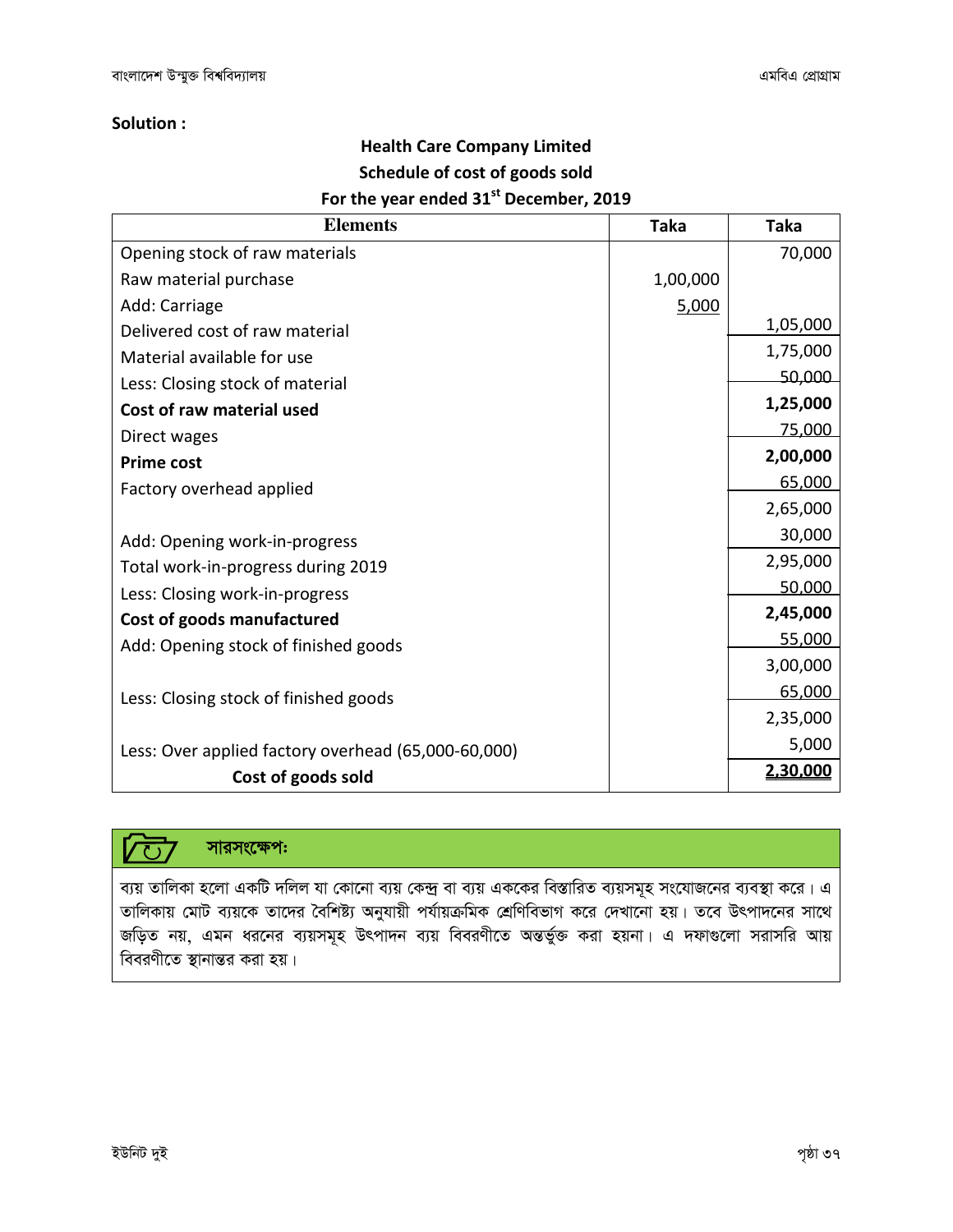# ইউনিট মূল্যায়ন

- $1$ া ব্যয় কী? খরচ, ক্ষতি ও সম্পত্তির মধ্যে পার্থক্য দেখান। (What is cost? Show the differences among the expenses, loss and assets).
- ২। উপাদানভিত্তিক ব্যয়ের শ্রেণিবিভাগ বর্ণনা করুন। (Describe the element-wise classification of cost)
- ৩। আচরণভিত্তিক ব্যয়ের শ্রেণিবিভাগ ব্যাখ্যা করুন। (Explain the behavioural classification of cost).
- 8। সিদ্ধান্ত গ্রহণের জন্য ব্যয়ের বিশ্লেষণধর্মী শ্রেণিবিন্যাস আলোচনা করুন। (Describe the analytical classification of cost for decision making).
- $6$ । পণ্য ব্যয় ও কালীন ব্যয়ের মধ্যে পার্থক্য নির্ণয় করুন। (Distinguish between product cost and period cost).

6| From the following particulars, prepare a cost sheet for the month ended 31st January, 2019:

Taka

| Stock on 1-1-2019 :                         |          |
|---------------------------------------------|----------|
| Raw materials                               | 10,200   |
| Work-in-progress                            | 3,100    |
| Finished goods                              | 9,700    |
| Stock on 31-1-2019                          |          |
| Raw materials                               | 1,500    |
| Work-in-progress                            | 4,000    |
| Finished goods                              | 3,800    |
| Raw materials purchased                     | 20,800   |
| Carriage on purchase                        | 600      |
| Sale of finished goods                      | 1,60,000 |
| Direct wages                                | 15,300   |
| Non-productive wages                        | 300      |
| Chargeable expenses                         | 700      |
| Office overhead                             | 2,700    |
| Selling overhead                            | 2,800    |
| Factory overhead $33\frac{1}{3}$ % of wages |          |

7| The cost accountant of the JCS Manufacturing corporation has prepared the following summary :

| <b>Taka</b> | Taka     |
|-------------|----------|
| 5,00,000    |          |
| 2,20,000    |          |
| 20,000      |          |
| 28,000      |          |
| 1,60,000    | 9,28,000 |
|             |          |